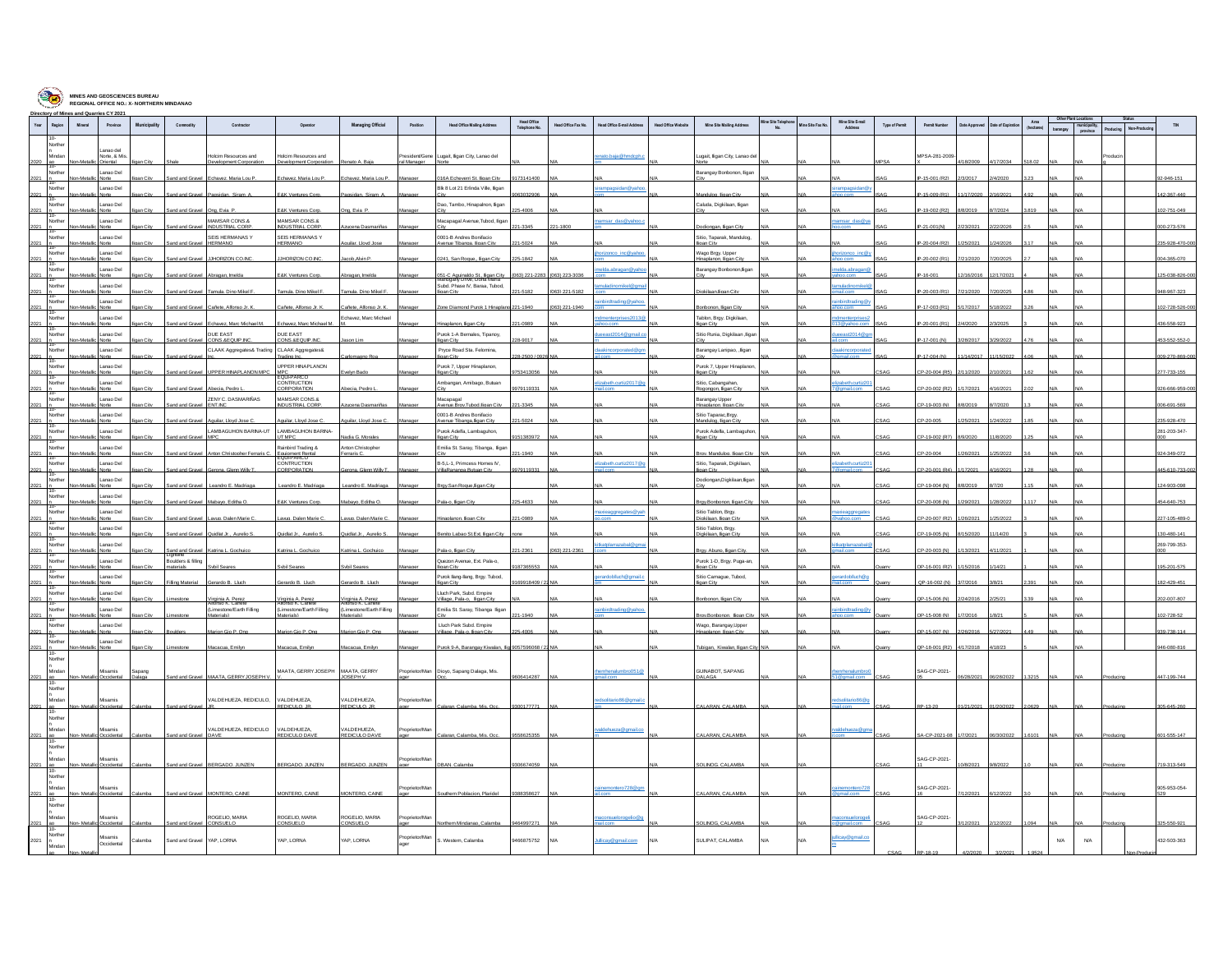|                                                                                                            |                         | Misamis<br>Occidental      | Lopez Jaena |                          | Sand and Gravel ENGUITO, FRENZ JAHN                                                 | ENGUITO, FRENZ JAHN                                | ENGUITO, FRENZ JAHN                         | Proprietor/Man<br>ager      | Sta. Cruz, Plaridel         | 9178233913 |     |                     |     | HASAAN, LOPEZ JAENA                | <b>N/A</b> |     |                                 | CSA                  |                        |                     |           | N/A                        | N/A | 423-023-178 |
|------------------------------------------------------------------------------------------------------------|-------------------------|----------------------------|-------------|--------------------------|-------------------------------------------------------------------------------------|----------------------------------------------------|---------------------------------------------|-----------------------------|-----------------------------|------------|-----|---------------------|-----|------------------------------------|------------|-----|---------------------------------|----------------------|------------------------|---------------------|-----------|----------------------------|-----|-------------|
| Norther<br>2021<br>Mindar                                                                                  |                         | Misamis<br>Occidental      | opez Jaena  |                          | Sand and Gravel CARANGUE, ROSIE                                                     | CARANGUE, ROSIE                                    | CARANGUE, ROSE                              | Proprietor/Man<br>ager      | W. Poblacion, Lopez Jaenan  | 9066332113 | N/A |                     | N/A | RIZAL, LOPEZ JAENA                 | <b>N/A</b> | N/A |                                 | CSAG                 | P-01-2                 |                     |           | ${\sf N\hspace{-.1em}/}{}$ | N/A | 767-626-899 |
| lorthe<br>dinda                                                                                            |                         | Misamis                    |             |                          | REGALADO, KENNA                                                                     | REGALADO, KENNA                                    | REGALADO, KENNA<br>THERESE                  | Proprietor/Man              |                             |            |     | bertlamparas@yah    |     |                                    |            |     | bertlapmaras                    |                      |                        |                     |           |                            |     |             |
| $10 -$<br>Norther<br>Minda                                                                                 |                         | ccident<br>lisamis         |             | and and Graw             | THERESE                                                                             | THERESE                                            |                                             | Proprietor/Mar              | Villaflor, Oroguieta City   | 9778067407 |     |                     |     | <b>SUNTAWAN, OROQ, CITY</b>        |            |     | madula07@gma                    |                      | RP-01-2<br>SAG-CP-2021 |                     |           |                            |     | 719-572-097 |
| 2021<br>Norther<br>Mindar                                                                                  |                         | <b>Incident</b><br>Misamis |             | and and Grave            | MADULA, GOSPELAIRE                                                                  | MADULA, GOSPELARE MADULA, GOSPELARE ager           |                                             | Proprietor/Mar              | Poblacion I. Oroguieta City | 9177189413 |     | wap @roo            |     | <b>BUNGA, OROQ, CITY</b>           |            |     | <b>Jelyap</b> @rocketn          |                      | SAG-CP-2021-           |                     |           |                            |     | 175-489-251 |
| 2021 ac<br>Norther                                                                                         |                         | ccident                    |             | Sand and Gravel          | YAP. RUEL                                                                           | YAP. RUEL                                          | YAP. RUEL                                   |                             | ower Lamac, Orog. City      | 9994210    |     |                     |     | VILLAFLOR, OROQ, CITY              |            |     |                                 |                      |                        | 0/2021              |           |                            |     | 35-327-219  |
| <b>Aindar</b><br>2021 ao<br>Northe                                                                         | Non-Metallic Occidental | Visamis                    |             |                          | Sand and Gravel ALEMAN, NARCISO LUIS ALEMAN, NARCISO LUIS LUIS LUIS ALEMAN, NARCISO |                                                    |                                             | Proprietor/Man              | spital. Alora               | 0639242210 |     | rcisuluis.aleman@gi |     | TORIL, ALORAN                      |            |     | arcisuluis.alema<br>mail.com    |                      | SAG-CP-2021-           | 6/29/2021 06/28/202 |           |                            |     | 23-630-530  |
| $\begin{array}{r l}\n 2021 & \text{ao} \\  & 10 \\  \hline\n & \text{Nonther} \\  & \text{n}\n\end{array}$ |                         | Misamis                    |             | nd and Gravel            | MUTIA, LYDIA                                                                        | MUTIA, LYDIA                                       | <b>MUTIA, LYDIA</b>                         | Proprietor/Mar              |                             |            |     |                     |     | <b>UBOD, ALORAN</b>                |            |     | nigkdg@yahoo                    |                      | RP-04-2                |                     |           |                            |     |             |
| 2021<br>Northe                                                                                             |                         | isamis                     |             |                          | EVILLA, ARTEMIO B                                                                   | SEVILLA, ARTEMIO B                                 | SEVILLA, ARTEMIO B.                         | roprietor/Ma                |                             |            |     |                     |     |                                    |            |     | unkito.m@a                      |                      |                        |                     |           |                            |     |             |
| Minda<br>lorthe                                                                                            |                         | lisamis                    |             |                          | ABUGA, MICHELLE                                                                     | ABUGA, MICHELLE                                    | ABUGA MICHELLE                              | Proprietor/Mar              |                             |            |     | labugasandgravel@   |     | NIRI INGAN PLITOL                  |            |     | Labugasandgi                    |                      |                        |                     |           |                            |     |             |
| $10 -$<br>Norther                                                                                          |                         | lisamis                    |             |                          | UILO, DALISAY                                                                       | QUILO, DALISAY                                     | <b>ULO, DALISAY</b>                         | roprietor/Man               |                             |            |     |                     |     | AN-AY, CLARIN                      |            |     |                                 |                      |                        |                     |           |                            |     |             |
| Mindar<br>$2021$ ao                                                                                        | Non-Metallio            | Misamis<br>Occidenta       |             | Sand and Gravel JENNIFER | MAGALLANES,<br>LALAINE/LAFUENTE                                                     | MAGALLANES,<br>LALAINE/LAFUENTE<br><b>JENNIFER</b> | MAGALLANES,<br>LALAINE/LAFUENTE<br>JENNIFER | Proprietor/Man              | Poblacion 3. Clarin         | 9503432587 |     | gallanesantonio34   |     | CANIBUNGAN PUTOL,<br><b>CLARIN</b> |            |     | agallanesantoni<br>46@nmail.com | <b>SAG</b>           | RP-14-20               | 12/1/2021           | 11/1/2022 |                            |     |             |
| Norther<br>Mindar<br>2021 ao                                                                               |                         | disamis<br>Occident        |             |                          | Sand and Gravel CATAMCO, CESARIO                                                    | CATAMCO, CESARIO                                   | CATAMCO, CESARIO                            | oprietor/Mar<br>ager        | Guba, Clari                 | 106363590  |     | constructionando    |     | <b>GUBA, CLARIN</b>                |            |     | voonstructionar<br>enmdse@gma   |                      | SAG-CP-2021            |                     |           |                            |     | 68-821-679  |
| Norther<br>Mindar                                                                                          |                         | Misamis                    |             |                          | JIMENEZ HURLEY                                                                      | <b>IMENEZ HURLEY</b>                               | <b>IMENEZ HURLEY</b>                        | roprietor/Mar               |                             | 308404393  |     | enezhurley8@gmail   |     | SEGATIC DIOT CLARIN                |            |     | nenezhurely8@                   |                      | SAG-CP-2021-           |                     |           |                            |     |             |
| lorther                                                                                                    |                         | Misamis                    |             |                          | AQUN, GENE                                                                          | SAQUIN, GENE                                       | SAQUIN, GENE                                | oprietor/Mar                |                             | 31717960   |     | 298m                |     | CANIBUNGAN PUTOL,<br>LARIN         |            |     | esaguin29@                      |                      | SAG-CP-2021-           |                     |           |                            |     |             |
| Norther<br>Mindar<br>2021                                                                                  |                         | Misamis<br>Occidenta       |             |                          | PABATAO, JUSTINE MARIE MARIE                                                        | PABATAO, JUSTINE                                   | PABATAO, JUSTINE<br>MARIE                   | Proprietor/Man              | oblacion, Bonifaci          | 157338629  |     | tinemarie0411@gr    |     | DIGSON BONFACIO                    |            |     | dinemarie0411<br>mail com       |                      | RP-03-2                |                     |           |                            |     | 28-128-89   |
| Norther<br>Minda                                                                                           |                         | disamis                    |             |                          |                                                                                     |                                                    |                                             | CARAHUG                     |                             |            |     | odpenterprises@ya   |     |                                    |            |     | dpenterprise                    |                      |                        |                     |           |                            |     |             |
| Norther<br>Mindar                                                                                          |                         | lisamis                    |             |                          | ABAHUG, LEONARDO                                                                    | CABAHUG, LEONARDO                                  | CABAHUG, LEONARD<br>CABAHUG, LYNAR          | LEONARDO<br>CABAHUG,        | Molave Zambo, Del Sur       | 124712293  |     | odpenterprises@ya   |     | NCONAN, BONIFACIO<br>UPPER USUGAN, |            |     | odpenterprises                  |                      |                        |                     |           |                            |     |             |
| Norther<br>Mindar                                                                                          |                         | dent                       |             |                          | ABAHUG, LYNAR KOPH                                                                  | CABAHUG, LYNAR KOPH KOPH                           |                                             | YNAR KOPH<br>Proprietor/Mar |                             |            |     |                     |     | <b>BONIFACIO</b>                   |            |     |                                 |                      |                        |                     |           |                            |     |             |
| 2020 ao<br>Norther<br>Minda                                                                                |                         |                            |             |                          | añada Enterorises                                                                   | Cañada Enterorises                                 | Cañada Enterorises                          | ane<br>prietor/Ma           |                             |            |     |                     |     |                                    |            |     |                                 | vernor's Per         |                        |                     |           |                            |     |             |
| 2020 80<br>Norther<br>Mindar<br>2020                                                                       |                         |                            |             |                          | ntro Base Enten                                                                     | Centro Base Enterprises                            | Centro Base Enterprise                      | Proprietor/Ma<br>aner       |                             |            |     |                     |     |                                    |            |     |                                 | nor's Pe             |                        |                     |           |                            |     |             |
| Norther<br>dindar<br>2020 an                                                                               |                         |                            |             |                          |                                                                                     |                                                    |                                             | Proprietor/Mar              |                             |            |     |                     |     |                                    |            |     |                                 |                      |                        |                     |           |                            |     |             |
| Norther<br><b>Ainda</b>                                                                                    |                         |                            |             |                          |                                                                                     | U Enter                                            |                                             | roprietor/Ma                |                             |            |     |                     |     |                                    |            |     |                                 |                      |                        |                     |           |                            |     |             |
| Norther<br>Mindar                                                                                          |                         |                            |             |                          | MG Co                                                                               | <b>SCMG Co</b>                                     | CMG Co                                      | Proprietor/Ma               |                             |            |     |                     |     |                                    |            |     |                                 | mor's l              |                        |                     |           |                            |     |             |
| Norther<br>Mindar                                                                                          |                         |                            |             |                          |                                                                                     |                                                    |                                             | roprietor/Mar               |                             |            |     |                     |     |                                    |            |     |                                 | Sovernor's<br>mit    |                        |                     |           |                            |     |             |
| Norther                                                                                                    |                         |                            |             |                          | n Earl's En                                                                         | an Earl's Enteror                                  | an Earl's Entero                            | roprietor/Ma                |                             |            |     |                     |     |                                    |            |     |                                 | Sovernor's<br>Permit |                        |                     |           |                            |     |             |
| Norther                                                                                                    |                         |                            |             |                          |                                                                                     | jziel Bahiar                                       | el Rahi:                                    | Proprietor/Mar              |                             |            |     |                     |     |                                    |            |     |                                 | Governor's<br>Permit |                        |                     |           |                            |     |             |
| orthe                                                                                                      |                         |                            |             |                          |                                                                                     |                                                    |                                             | Proprietor/Mar              |                             |            |     |                     |     |                                    |            |     |                                 | Sovernor's           |                        |                     |           |                            |     |             |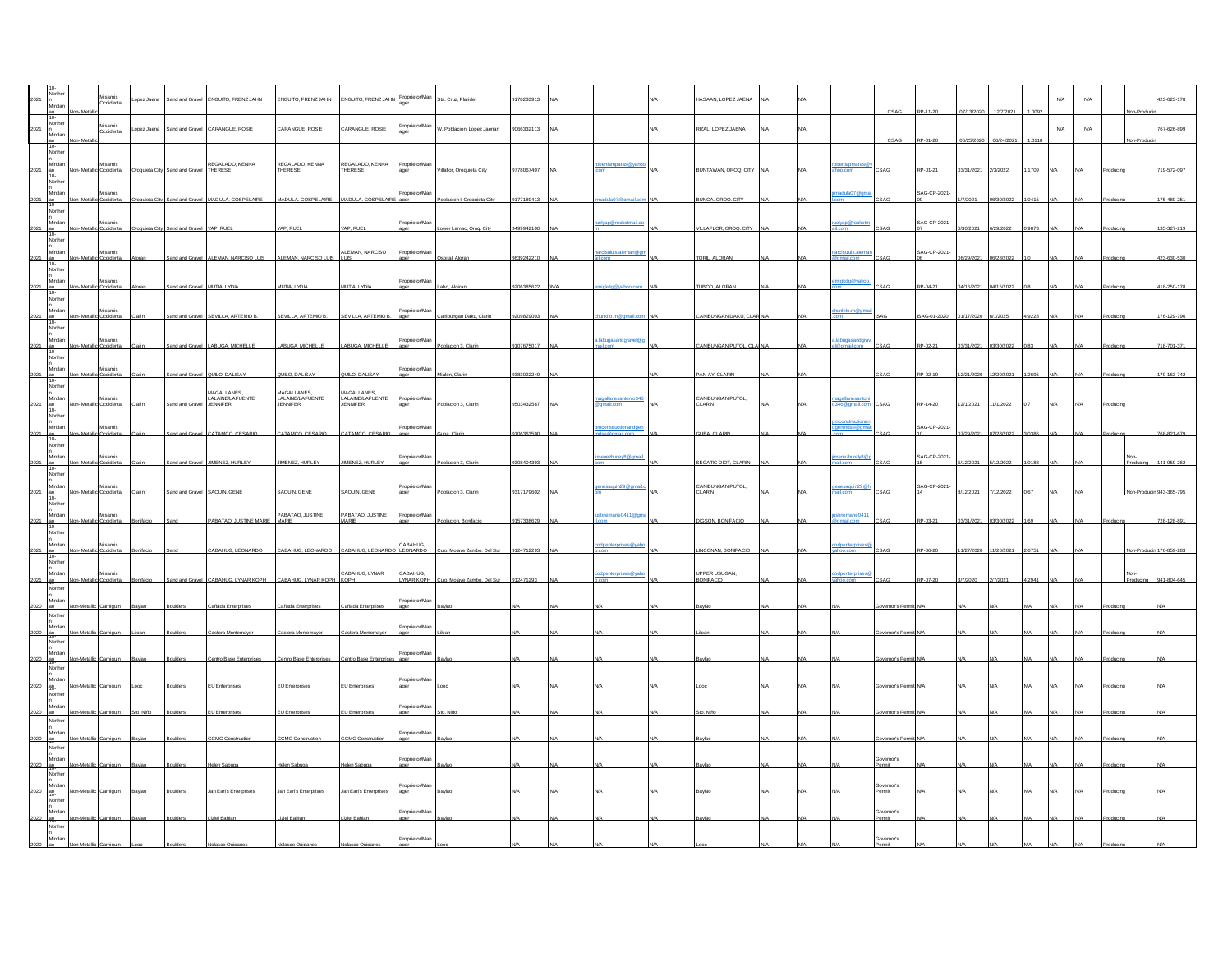| Northe                                                                                                                                                                                                                                        |              |       |                          |                          |                             |                         |  |  |  |  |                             |  |  |  |  |
|-----------------------------------------------------------------------------------------------------------------------------------------------------------------------------------------------------------------------------------------------|--------------|-------|--------------------------|--------------------------|-----------------------------|-------------------------|--|--|--|--|-----------------------------|--|--|--|--|
| n<br>Mindan                                                                                                                                                                                                                                   |              |       | UR Aggregates Trading    | C.JJR Aggregates Tradi   | CJJR Aggregates             | oprietor/Ma             |  |  |  |  | overnor's                   |  |  |  |  |
| Mindan<br>2020 ao<br>Norther<br>n<br>Mindan<br>1000 -                                                                                                                                                                                         |              |       |                          |                          |                             |                         |  |  |  |  |                             |  |  |  |  |
|                                                                                                                                                                                                                                               |              |       | Ison Canat               | Elson Canato             | Elson Canat                 | roprietor/Man<br>aer    |  |  |  |  | Governor's<br>ermit         |  |  |  |  |
| 2020 ap.<br>Norther<br>Norther<br>Mindan                                                                                                                                                                                                      |              |       |                          |                          |                             | roprietor/Mar           |  |  |  |  | Governor's                  |  |  |  |  |
| 2020 - 98.                                                                                                                                                                                                                                    |              |       | ion Can                  |                          | on Car                      |                         |  |  |  |  | ermit                       |  |  |  |  |
| n<br>Mindan                                                                                                                                                                                                                                   |              |       |                          |                          |                             | orietor/Ma              |  |  |  |  | Sovernor's<br>Permit        |  |  |  |  |
| 2020 ap<br>Norther                                                                                                                                                                                                                            |              |       | lorido Lab               | lorido Laba              |                             |                         |  |  |  |  |                             |  |  |  |  |
| $\begin{array}{ c c }\n & \text{No.} \\ \hline\n\text{Nindan} \\ \hline\n\text{Mindan} \\ \hline\n\text{No} \\ \hline\n\text{No} \\ \hline\n\text{No} \\ \hline\n\end{array}\n\begin{array}{ c c }\n\hline\n\text{No} \\ \hline\n\end{array}$ |              |       | <b>SCMG Construction</b> | <b>GCMG Construction</b> | <b>GCMG Construction</b>    | roprietor/Man<br>ager   |  |  |  |  | Governor's<br>Permit        |  |  |  |  |
|                                                                                                                                                                                                                                               |              |       |                          |                          |                             |                         |  |  |  |  |                             |  |  |  |  |
| <br>Mindan                                                                                                                                                                                                                                    |              |       | an Fari's Enternis       | Jan Earl's Enterprises   | Jan Earl's Enterprises      | roprietor/Mar<br>مممو   |  |  |  |  | Governor's<br>Permit        |  |  |  |  |
| 2020<br>R.<br>Norther<br>n<br>Mindan<br>                                                                                                                                                                                                      |              |       |                          |                          |                             |                         |  |  |  |  |                             |  |  |  |  |
| 2020 ap.                                                                                                                                                                                                                                      |              |       |                          |                          |                             | roprietor/Man           |  |  |  |  | Governor's<br>Permit        |  |  |  |  |
|                                                                                                                                                                                                                                               |              |       |                          |                          |                             | Proprietor/Man          |  |  |  |  |                             |  |  |  |  |
|                                                                                                                                                                                                                                               |              |       |                          | Sheen-Sheen Constructi   | Sheen-Sheen<br>Construction | baer                    |  |  |  |  | Governor's<br>Permit        |  |  |  |  |
| Normer<br>n<br>Mindan<br>2020<br>Norther<br>n<br>Mindan<br>2020                                                                                                                                                                               |              |       |                          |                          |                             | roprietor/Man           |  |  |  |  | Governor's                  |  |  |  |  |
| Mindan<br>PO-<br>Norther<br>n<br>Mindan<br>                                                                                                                                                                                                   |              |       | wani Mahe                | avani Mabelin            | wani Mat                    |                         |  |  |  |  | ermit                       |  |  |  |  |
|                                                                                                                                                                                                                                               |              |       | C5 Enterprise            | C5 Enterprise            | C5 Enternris                | Proprietor/Man          |  |  |  |  | Governor's<br><b>Sermit</b> |  |  |  |  |
| Mindan<br>2020 80<br>Norther<br>Mindan<br>10000 11                                                                                                                                                                                            |              |       |                          |                          |                             |                         |  |  |  |  |                             |  |  |  |  |
| 2020 80                                                                                                                                                                                                                                       |              |       | Cañada Enterori          | Cañada Enterorise        | Cañada Enteroris            | roprietor/Mar           |  |  |  |  | Governor's<br>ermit         |  |  |  |  |
|                                                                                                                                                                                                                                               |              |       |                          |                          |                             |                         |  |  |  |  |                             |  |  |  |  |
| n<br>Mindan<br>2020 - Rorther<br>Norther<br>n                                                                                                                                                                                                 |              |       | stora Montemayo          |                          | Castora Montemayor          | Proprietor/Man<br>ager  |  |  |  |  | Governor's<br>Permit        |  |  |  |  |
| n<br>Mindan                                                                                                                                                                                                                                   |              |       |                          |                          |                             | roprietor/Man           |  |  |  |  | Governor's                  |  |  |  |  |
| 2020 ap<br>Norther                                                                                                                                                                                                                            |              |       | astora Montemavo         | astora Montemavor        | Castora Montemavo           | ager                    |  |  |  |  | ermit                       |  |  |  |  |
| n<br>Mindan                                                                                                                                                                                                                                   |              |       |                          |                          | CJJR Aggregates<br>Trading  | Proprietor/Man          |  |  |  |  | Governor's<br>Permit        |  |  |  |  |
| 2020 ap<br>Norther                                                                                                                                                                                                                            |              |       | CJJR Aggregates Trading  | CJJR Aggregates Trading  |                             |                         |  |  |  |  |                             |  |  |  |  |
| n<br>Mindan                                                                                                                                                                                                                                   |              |       | CSL Sand & Gravel Supply | CSL Sand & Gravel Su     | CSL Sand & Gravel<br>Supply | roprietor/Man           |  |  |  |  | Governor's<br>Permit        |  |  |  |  |
| Mindan<br>PO-<br>Norther<br>Mindan<br>Mindan<br>Toppe Line                                                                                                                                                                                    |              |       |                          |                          |                             |                         |  |  |  |  |                             |  |  |  |  |
|                                                                                                                                                                                                                                               |              |       | SL Sand & Gravel Supply  | CSL Sand & Gravel Sup    | CSL Sand & Gravel           | Proprietor/Man          |  |  |  |  | Governor's<br>ermit         |  |  |  |  |
| $\begin{array}{r}\n 2020 \quad \text{ao} \\  \hline\n 30\n \end{array}$ Norther<br>n<br>Mindan                                                                                                                                                |              |       |                          |                          |                             | roprietor/Man           |  |  |  |  | Governor's                  |  |  |  |  |
| $rac{2020}{N \text{or} \cdot \text{R}}$                                                                                                                                                                                                       |              |       | ion Cana                 | <b>Bon Canat</b>         | kon Canato                  |                         |  |  |  |  | tima                        |  |  |  |  |
|                                                                                                                                                                                                                                               |              |       |                          |                          |                             | porietor/Ma             |  |  |  |  | Sovernor's<br>Permit        |  |  |  |  |
|                                                                                                                                                                                                                                               |              |       | orido Lab                |                          |                             |                         |  |  |  |  |                             |  |  |  |  |
| Norther<br>2020<br>2020<br>Norther<br>2020<br>Norther<br>Norther<br>n                                                                                                                                                                         | lic Camiguir |       | Franko Dinonog           | Franko Dinonog           | Franko Dinonog              | Proprietor/Man<br>ager  |  |  |  |  | Governor's<br>Permit        |  |  |  |  |
|                                                                                                                                                                                                                                               |              |       |                          |                          |                             |                         |  |  |  |  |                             |  |  |  |  |
| n<br>Mindan                                                                                                                                                                                                                                   |              |       | <b>GOMG Construct</b>    | <b>GCMG Construction</b> | GCMG Constructi             | roprietor/Mar           |  |  |  |  | Governor's<br>tima          |  |  |  |  |
| 2020 and<br>n<br>Mindan                                                                                                                                                                                                                       |              |       |                          |                          |                             |                         |  |  |  |  |                             |  |  |  |  |
| 2020 ap.                                                                                                                                                                                                                                      |              |       | tulada Ente              | culada Enteroris         | onculada Enterprise         | roprietor/Man           |  |  |  |  | Governor's<br>Permit        |  |  |  |  |
|                                                                                                                                                                                                                                               |              |       |                          |                          |                             | roprietor/Mar           |  |  |  |  |                             |  |  |  |  |
| Normer<br>n<br>Mindan<br>2020<br>Norther<br>n<br>Mindan<br>2020                                                                                                                                                                               |              |       | an Earl's Enterprise     | Jan Earl's Enterprises   | Jan Earl's Enterprises      | ager                    |  |  |  |  | Governor's<br>Permit        |  |  |  |  |
|                                                                                                                                                                                                                                               |              |       |                          |                          |                             | roprietor/Man           |  |  |  |  | Governor's                  |  |  |  |  |
| 2020 ag.<br>Norther                                                                                                                                                                                                                           |              |       | rne Sala                 | rne Sala                 | rne Salz                    |                         |  |  |  |  | ermit                       |  |  |  |  |
| n<br>Mindan                                                                                                                                                                                                                                   |              |       | uisse Belle Sanc         | suisse Belle Sagocs      | ouisse Belle Sao            | Proprietor/Man          |  |  |  |  | Governor's<br>ermit         |  |  |  |  |
| 2020 ap<br>Norther                                                                                                                                                                                                                            |              |       |                          |                          |                             |                         |  |  |  |  |                             |  |  |  |  |
| n<br>Mindan<br>2020 ag.                                                                                                                                                                                                                       |              |       | NJS Hardware             | <b>NJS Hardware</b>      | NJS Hardware                | roprietor/Mar<br>$a$ er |  |  |  |  | Governor's<br>Permit        |  |  |  |  |
|                                                                                                                                                                                                                                               |              |       |                          |                          |                             |                         |  |  |  |  |                             |  |  |  |  |
| n<br>2020 - Mindan<br>2020 - Norther<br>- C                                                                                                                                                                                                   |              |       |                          |                          |                             | Proprietor/Man          |  |  |  |  | Governor's<br>ermit         |  |  |  |  |
| n<br>Mindan                                                                                                                                                                                                                                   |              |       |                          |                          |                             | roprietor/Mar           |  |  |  |  |                             |  |  |  |  |
| 2020 ap<br>Norther                                                                                                                                                                                                                            |              |       | Iolasco Quipane          | Nolasco Quipanes         | Nolasco Quipanes            | ager                    |  |  |  |  | Governor's<br>Permit        |  |  |  |  |
| n<br>Mindan                                                                                                                                                                                                                                   |              |       |                          |                          |                             | Proprietor/Man<br>ager  |  |  |  |  | Governor's<br>Permit        |  |  |  |  |
| 2020 ap<br>Norther                                                                                                                                                                                                                            | Camiguin     | Maini | Paul Y. Rodriguez        | Paul Y. Rodriguez        | Paul Y. Rodriguez           |                         |  |  |  |  |                             |  |  |  |  |
| n<br>Mindan                                                                                                                                                                                                                                   |              |       |                          |                          |                             | roprietor/Man           |  |  |  |  | Governor's                  |  |  |  |  |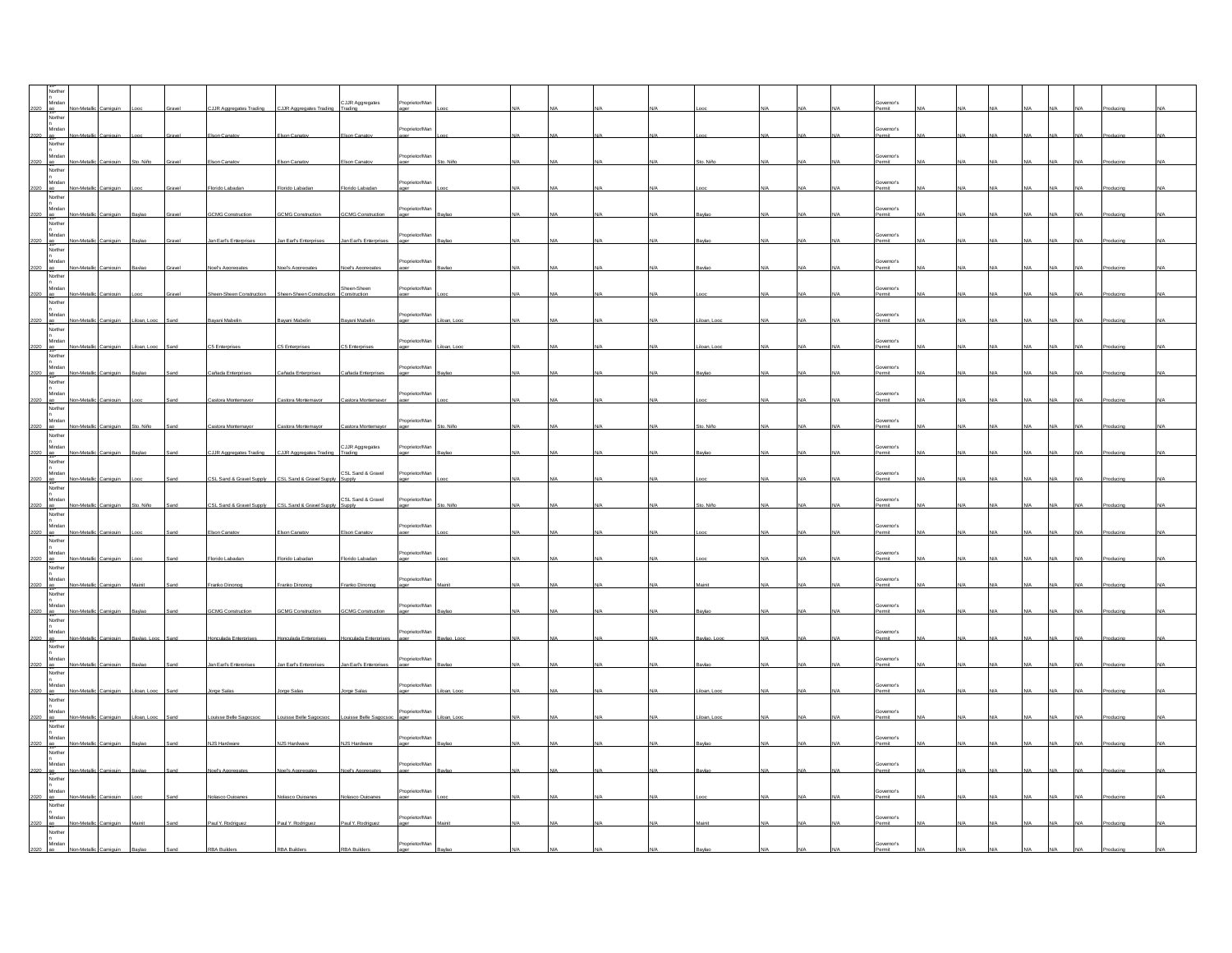|            | Mindan<br>$-80$<br>Norther   |          |                          |                            |                                                                                                       |                                                        |                                                     | roprietor/M            |                                                                 |  |  |                                       |  | Sovernor's<br>time   |                              |            |            |  |                    |                              |
|------------|------------------------------|----------|--------------------------|----------------------------|-------------------------------------------------------------------------------------------------------|--------------------------------------------------------|-----------------------------------------------------|------------------------|-----------------------------------------------------------------|--|--|---------------------------------------|--|----------------------|------------------------------|------------|------------|--|--------------------|------------------------------|
| 2020 ap    | <br>Mindan                   | Camiguin |                          |                            | <b>Rosel Ucab</b>                                                                                     | osel Ucab                                              | <b>Rosel Ucab</b>                                   | Proprietor/Ma<br>aner  |                                                                 |  |  |                                       |  | Governor's<br>Permit |                              |            |            |  |                    |                              |
|            | Norther<br>Mindar            |          |                          |                            |                                                                                                       |                                                        |                                                     | Proprietor/Ma          |                                                                 |  |  |                                       |  | Governor's           |                              |            |            |  |                    |                              |
| 2020 98    | Norther                      |          |                          |                            | odulo Paba                                                                                            | eodulo Pabatao                                         | eodulo Paba                                         | ager                   |                                                                 |  |  |                                       |  | Permit               |                              |            |            |  |                    |                              |
|            | Mindar<br>$180 -$<br>Norther |          |                          |                            |                                                                                                       |                                                        |                                                     |                        |                                                                 |  |  |                                       |  | ernor's<br>ermit     |                              |            |            |  |                    |                              |
| 2020 ap    | Mindar<br>Norther            | Camiguin | Sto. Niño                | Mixed<br>Aggregates        | Castora Montemavor                                                                                    | Castora Montemavor                                     | Castora Montemavor                                  | roprietor/Ma<br>ager   | Sto. Niño                                                       |  |  |                                       |  | Governor's<br>Permit |                              |            |            |  |                    |                              |
|            | Mindan                       |          |                          | Mixed                      | MP Entero                                                                                             | CMP Enterprises                                        | MP Enterprise                                       | Proprietor/Ma          |                                                                 |  |  |                                       |  | Governor's<br>ermit  |                              |            |            |  |                    |                              |
|            | Norther<br>Mindar            |          |                          | Mixed                      |                                                                                                       |                                                        |                                                     | Proprietor/Ma          |                                                                 |  |  |                                       |  | Sovernor's           |                              |            |            |  |                    |                              |
| 2020 89    | Norther                      |          |                          | vagrega                    | SL Sand & Gravel Supply                                                                               | CSL Sand & Gravel Supply CSL Sand & Gravel Suppl ager  |                                                     |                        |                                                                 |  |  |                                       |  | ermit                |                              |            |            |  |                    |                              |
| 2020 ap    | Mindar<br>Norther            | Camiguin |                          | Mixed<br>Aggregates        | Elson Canatov                                                                                         | Elson Canatov                                          | Elson Canatov                                       | Proprietor/Ma<br>ager  |                                                                 |  |  |                                       |  | overnor's<br>Permit  |                              |            |            |  |                    |                              |
| 2020       | Mindan                       |          | N <sub>in</sub>          | Mixed                      | kon Cana                                                                                              | son Canat                                              | kon Cana                                            | Proprietor/Ma          |                                                                 |  |  |                                       |  | Governor's<br>mit    |                              |            |            |  |                    |                              |
|            | Norther<br>Mindar<br>$-$ 80  |          |                          |                            | CMG C                                                                                                 | CMG Cor                                                | han ni                                              | Proprietor/Ma          |                                                                 |  |  |                                       |  |                      |                              |            |            |  |                    |                              |
|            | Norther<br>Minda             |          |                          |                            |                                                                                                       |                                                        |                                                     | roprietor/Ma           |                                                                 |  |  |                                       |  |                      |                              |            |            |  |                    |                              |
| 2020 ao    | Norther                      |          |                          | Mixed Aggregates           | Jan Earl's Enterprises                                                                                | Jan Earl's Enterprises                                 | Jan Earl's Enterprises                              | ager                   |                                                                 |  |  |                                       |  | vernor's P           |                              |            |            |  |                    |                              |
| 2020 98    | Mindar<br>Norther            |          |                          |                            | Mixed Aggregates Japuz-Jansol Enterprises                                                             | Japuz-Jansol Enterprises Japuz-Jansol Enterprises ager |                                                     | Proprietor/Ma          |                                                                 |  |  |                                       |  | overnor's Per        |                              |            |            |  |                    |                              |
| 2020       | Mindar<br>Norther            |          |                          | <b>Roenno A hexi</b>       | JM Bagas & Son's Supply                                                                               | JM Bagas & Son's Supply                                | JM Bagas & Son's<br>Sunnh                           | Proprietor/Ma          |                                                                 |  |  |                                       |  | Governor's<br>ermit  |                              |            |            |  |                    |                              |
| 2020 ag    | Mindar                       | Camigui  |                          | Mixed Aggregates Maximo Uy |                                                                                                       | laximo Uv                                              | laximo U                                            | Proprietor/Ma          |                                                                 |  |  |                                       |  | Governor's<br>ermit  |                              |            |            |  |                    |                              |
| 2020 ap    | Norther<br>Mindar            |          |                          |                            | O's General Merchandise & O's General Merchandise & O's General Merchandise Proprietor/Ma<br>Services | ervices                                                | Services                                            | ager                   |                                                                 |  |  |                                       |  | overnor's<br>Permit  |                              |            |            |  |                    |                              |
|            | Norther<br>n<br>Mindar       |          |                          |                            |                                                                                                       |                                                        | Sheen-Sheen                                         | Proprietor/Ma          |                                                                 |  |  |                                       |  | Governor's           |                              |            |            |  |                    |                              |
| 2020       | Norther                      |          |                          |                            | Earth Filling Mater Sheen-Sheen Construction                                                          | Sheen-Sheen Construction                               | onstruction                                         |                        |                                                                 |  |  |                                       |  | ermit                |                              |            |            |  | Processi<br>ng Raw |                              |
| <b>RCO</b> | <br>Mindan<br>Norther        |          |                          |                            | WHK Manufacturing and<br>Trading Corporat                                                             | n Sh                                                   | Mn Shi<br>GEREDAH                                   | Proprietor/Ma          | vo Libona Rukidor                                               |  |  | Libona Ruki                           |  |                      | MPP-2013-01-X<br>st Renewalt |            |            |  |                    |                              |
| 2020 ag.   | Minda<br>Norther             |          |                          | Sand & Gravel              | GEREDAH AGGREGATES,                                                                                   | <b>GEREDAH</b><br>AGGREGATES.IN                        | AGGREGATES INC.<br>Rep. by Mr. Gerardo E.<br>Dahino | Proprietor/Man         | Purok 1, Brgy. Nicdao, Baungon                                  |  |  | <b>ICDAO, BAUNGON</b>                 |  |                      |                              | 3/28/201   |            |  |                    | 009-380-987-<br>000/193-013- |
| 2020 80    | Mindar                       | Bukidnon | Baungon                  |                            | Sand & Gravel ROSALES, ROSELITO                                                                       | ROSALES, ROSELITO ROSALES, ROSELITO ager               |                                                     | Proprietor/Man         | Doña Maria Subd., Baraas,<br>Tubod. Iligan City                 |  |  | NICDAO. BAUNGON                       |  |                      | 2019-01                      | 5/3/2019   | 5/3/2024   |  |                    |                              |
|            | Norther<br>Mindan            |          | Manolo                   |                            |                                                                                                       |                                                        |                                                     | Proprietor/Man         |                                                                 |  |  | SABANGAN, DALIRIG,                    |  |                      |                              |            |            |  |                    |                              |
|            | Norther<br>Mindar            |          | Fortich<br><b>Manolo</b> | IeusaD & hns               | ARFITA FF D                                                                                           | ARELLA FE D<br>CALISAGAN, RAELONDA CALISAGAN,          | ARFIIA FF D                                         | aner                   | Sabannan Dalirin M F Ruk                                        |  |  | MANOLO FORTICH<br>SABANGAN, DALIRIG,  |  |                      |                              |            |            |  |                    |                              |
| 2020 80    | Norther                      |          | Fortich                  | and & Gravel               | CALISAGAN, RAELONDA V.                                                                                |                                                        | RAELONDA V.                                         | Proprietor/Man<br>ager | abangan, Dalirig, M.F. Bu                                       |  |  | MANOLO FORTICH                        |  |                      |                              | /30/201    |            |  |                    |                              |
| 2020 ap    | Mindar<br>Norther            |          | Valencia City            | Sand & Gravel              | <b>T GAMOLO</b><br><b>CONSTRUCTION</b>                                                                | O IOMAD TI.<br><b>CONSTRUCTION</b>                     | JT GAMOLO<br><b>CONSTRUCTION</b>                    | Proprietor/Man<br>ager | P2 Patag, Bagontaas, Valencia                                   |  |  | SINABUAGAN, VALENCIA                  |  |                      | 998-19-02                    | 10/18/2019 | 10/18/2024 |  |                    |                              |
| 2020       | Mindar<br>80                 |          | alencia City             |                            | Sand & Gravel NATIVIDAD, REYNALD                                                                      | NATIVIDAD, REYNALD NATIVIDAD, REYNALD ager             |                                                     | Proprietor/Man         | P-9 Dabong-dabong, Mailag,<br>Valencia City                     |  |  | KAHAPONAN, VALENCIA                   |  |                      | 10-19-04                     | 0/18/2019  | 0/18/202   |  |                    | 59-365-692                   |
|            | Norther<br>Mindar            |          |                          | and & Gravel               | TELOW & COMPANY                                                                                       | TELOW & COMPANY                                        | TELOW & COMPANY                                     |                        | Proprietor/Man Purok 15, Sayre Highway,<br>ontass Valencia City |  |  | KAHAPONAN, VALENCIA                   |  |                      | 8.19.03                      | 128/201    |            |  |                    |                              |
|            | Norther<br>Mindar            |          |                          |                            |                                                                                                       |                                                        |                                                     | Proprietor/Man<br>ager | SAN ANTONIO EAST, DON                                           |  |  | SAN ANTONIO EAST,                     |  |                      |                              |            |            |  |                    |                              |
| 2020 ag.   |                              |          | <b>Jon Carlos</b>        | mestone                    | ABRIGANA, JESSE                                                                                       | ABRIGANA, JESSIE                                       | ABRIGANA. JESSIE                                    |                        | CARLOS, BUK.                                                    |  |  | <b>DON CARLOS, BUK</b>                |  |                      |                              | 2/28/2020  | 2/28/2025  |  |                    |                              |
|            | Mindan<br>$180-$<br>Norther  |          |                          |                            | <b>PIZARRO, JOSE ANTONIO PIZARRO, JOSE ANTONIO ANTONIO</b>                                            |                                                        |                                                     | Proprietor/Man         | SAN ANTONIO EAST, DON<br>CARLOS, BUK,                           |  |  | SAN ANTONIO EAST,<br>DON CARLOS, BUK, |  |                      |                              |            |            |  |                    |                              |
| 2020       | Mindar<br>Norther            |          | on Carlo                 | estone                     | AGRIA, ROSEMARIE M.                                                                                   | LAGRIA, ROSEMARIE M.                                   | AGRIA, ROSEMARIE                                    | Proprietor/Man         | SAN ANTONIO EAST, DON<br>CARLOS, BUK                            |  |  | SAN ANTONIO EAST,<br>DON CARLOS, BUK. |  |                      |                              | 11/202     |            |  |                    |                              |
| 2020 80    | Mindar                       | Bukidno  | mpasug-ong               | mestone                    | ABAS, CARDAD C.                                                                                       | ABAS, CARDAD C.                                        | ABAS. CARIDAD C.                                    | Proprietor/Man<br>ager | CAPITAN BAYONG, MPASUG-<br>ONG. BUK.                            |  |  | CAPITAN BAYONG,<br>MPASUG-ONG. BUK    |  |                      |                              | 1/11/2020  | 3/11/202   |  |                    |                              |
|            | Norther<br>Mindan            |          |                          |                            |                                                                                                       |                                                        | OMEZ AGNES                                          |                        | Proprietor/Man NINOY AQUINO, KALILANGA!                         |  |  | NINOY AQUINO,                         |  |                      |                              |            |            |  |                    |                              |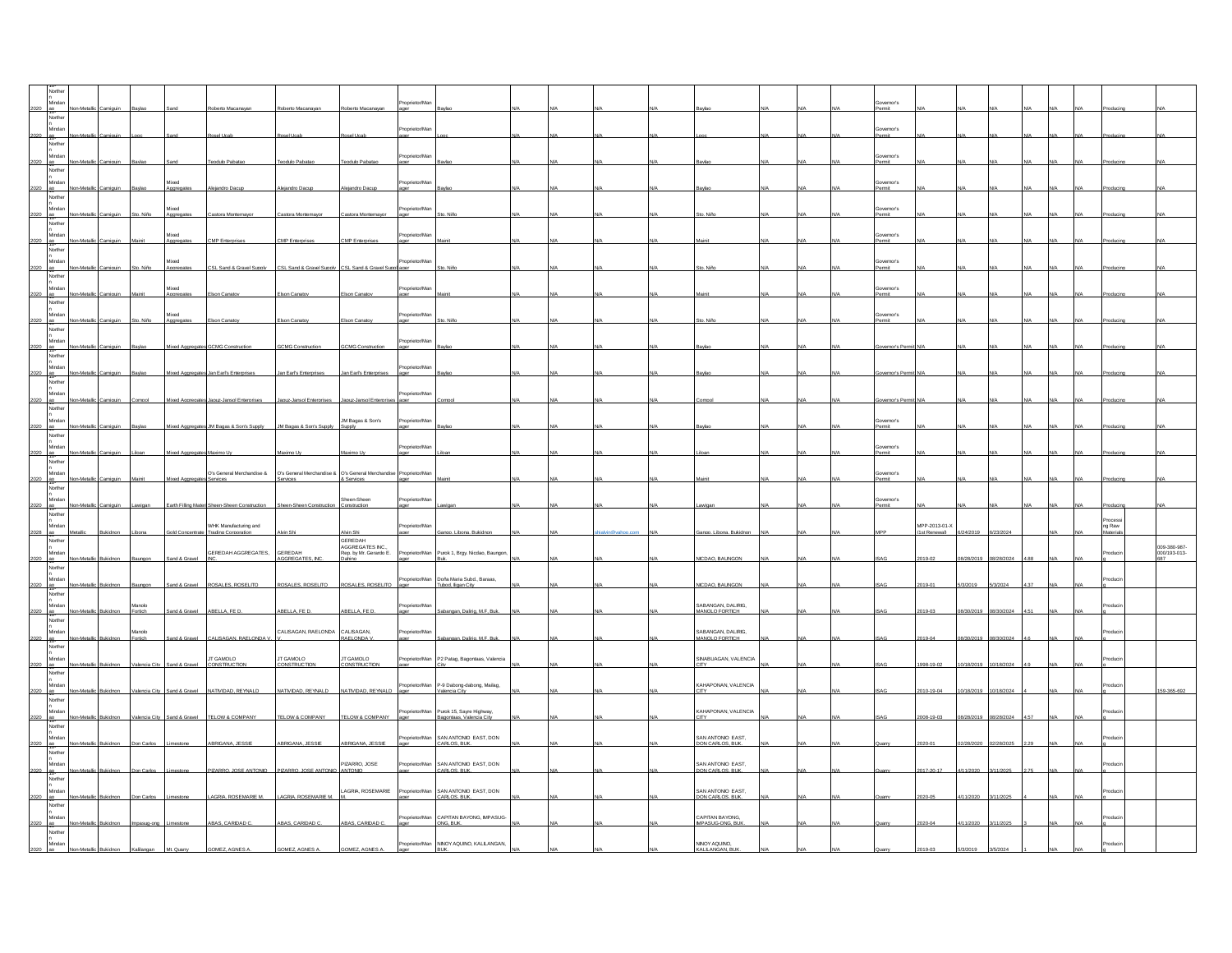|      |                                     |                 |                    |                        |                                                                                |                                       | AGANAS, VICTORINO                                               | Proprietor/Ma          |                                                                                   |          |          |                | <b>BRGY, SPRING, KIBAWE</b>                |  |  |                 |            |            |  |                                            |
|------|-------------------------------------|-----------------|--------------------|------------------------|--------------------------------------------------------------------------------|---------------------------------------|-----------------------------------------------------------------|------------------------|-----------------------------------------------------------------------------------|----------|----------|----------------|--------------------------------------------|--|--|-----------------|------------|------------|--|--------------------------------------------|
|      | orthe                               |                 |                    |                        | AGANAS, VICTORINO D.                                                           | TAGANAS, VICTORINO D.                 |                                                                 |                        |                                                                                   |          |          |                |                                            |  |  |                 |            |            |  | 35-918-412                                 |
|      | Mindar<br>2020 ao                   |                 |                    |                        | AULIN, ROLANDO                                                                 | CAULIN. ROLANDO                       | CAULIN, ROLANDO                                                 | Proprietor/Man         | Purok 4B, Norte, Don Carlos,<br>Bukidnon                                          |          |          |                | SAN ISIDRO, KITAO-TAO.                     |  |  | 06-19-03        | 0/18/2019  | 0/18/2024  |  |                                            |
|      | Norther<br><b>dinda</b>             |                 |                    |                        | CCL Corp. Rep. by Peter                                                        | CCL Corp. Rep. by Peter               | CCL Corp. Rep. by Peter Proprietor/Man Purok 9, Don Carlos Sur, |                        |                                                                                   |          |          |                | SAN ISIDRO, KITAOTAO,                      |  |  |                 |            |            |  | 763-577-280-                               |
|      | Norther                             |                 |                    |                        |                                                                                |                                       | loura                                                           |                        | iki dno                                                                           |          |          |                |                                            |  |  | 08-20-07        |            |            |  |                                            |
| 2020 | Minda                               |                 |                    |                        | AGURA, DALTON JOHN                                                             | LAGURA DALTON JOHN JOHN               | LAGURA, DALTON                                                  | Proprietor/Mar         | SAN ISIDRO, KITAOTAO, BUI                                                         |          |          |                | SAN ISIDRO, KITAOTAO,                      |  |  |                 | 11/202     |            |  |                                            |
|      | Northe<br>Mindar<br>2020 ac         |                 |                    |                        | LCONDE. EVANGELINE ALCONDE. EVANGELINE EVANGELINE                              |                                       | ALCONDE,                                                        | Proprietor/Mar         | KILIOG. LIBONA. BUK                                                               |          |          |                | <b>(LIOG. LIBONA, BUK</b>                  |  |  |                 | 3/2019     | 3/2024     |  |                                            |
|      | Northe                              |                 |                    |                        |                                                                                |                                       |                                                                 |                        |                                                                                   |          |          |                |                                            |  |  |                 |            |            |  |                                            |
|      | Norther                             |                 |                    |                        | AMBA, IGNACIO JR.                                                              | <b>SAMBA, IGNACIO JR.</b>             | GAMBA, IGNACIO JR.                                              | prietor/Mar            | -2 Crossing Libona, B                                                             |          |          |                | BRGY. STA FE, LIBONA,                      |  |  | 014-19-0        |            |            |  | 472-256-808-                               |
| 2020 |                                     |                 |                    | <b>Yivilite Schist</b> | MONTILLA, ANTONIO                                                              | MONTILLA, ANTONIO                     | MONTILLA, ANTONIO                                               | Proprietor/Man         | KIANOS, KILI-OG, LIBONA,                                                          |          |          |                | KIANOS, KILI-OG, LIBONA                    |  |  |                 |            |            |  |                                            |
|      | Norther<br>Aindar                   |                 | talaybalay         |                        |                                                                                |                                       |                                                                 | roprietor/Ma           |                                                                                   |          |          |                | ATPAT, MALAYBALAY                          |  |  |                 |            |            |  |                                            |
| 2020 | Northe                              | Bukidnon        | City               | Mt. Quarry             | OGA-OB, HENRY                                                                  | OGA-OB. HENRY                         | OGA-OB, HENRY                                                   |                        | PATPAT, MALAYBALAY CITY                                                           |          |          |                | `m                                         |  |  | 015-19-02       | 0/18/2019  | 0/18/2024  |  |                                            |
|      | <b>Aindar</b>                       |                 |                    | hvilite Schist         | <b>SL. CHRISTOPHER</b>                                                         | ASL. CHRISTOPHER                      | ASL. CHRISTOPHER                                                | Proprietor/Ma          | KIABO, MALITBOG, BUI                                                              |          |          |                | KIABO, MALITBOG, BU                        |  |  | 5-19-0          |            | 1/187      |  |                                            |
|      | <b>Jorther</b><br>dindar            |                 |                    |                        | KALINGKING MPC/ MICHAEL KALINGKING MPC/                                        |                                       | KAI INGKING MPC/                                                | roprietor/Mar          |                                                                                   |          |          |                | SAN LUIS, MALITBOG,                        |  |  |                 |            |            |  |                                            |
|      | Norther                             |                 |                    | Phyllite Schist        | SALAIT                                                                         | MICHAEL SALAIT                        | MICHAEL SALAIT                                                  |                        | b. Malitbog, Bu                                                                   |          |          |                |                                            |  |  | $5 - 20 - 0$    |            |            |  |                                            |
|      | <b>Brylo</b><br>2020 ao<br>Norther  | Bukidnor        | Malitboo           | Phyllite Schist        | MONTLLA, MA, SOLEDAD MONTLLA, MA, SOLEDAD SOLEDAD                              |                                       | MONTILLA, MA.                                                   | roprietor/Ma           | Alae. Manolo Fortich.Bul                                                          |          |          |                | SLOO, MALITBOG, BUK                        |  |  | $001 - 20 - 05$ | 7/21/2020  | 17/21/2025 |  |                                            |
|      | Mindar                              |                 |                    | hvilite Schist         | TATAMBAHISTRICO Rep. by TATAMBAHISTRICO Rep. TATAMBAHISTRICO<br>Marito Quilano | by Marito Quilano                     | Rep. by Marito Quilan                                           | oprietor/Mar           | v. Mindagat, Malitbog, Bul                                                        |          |          |                | BRGY. MINDAGAT,<br>MALITBOG, BUK.          |  |  |                 |            |            |  | $1 - 814 - 3$                              |
|      | lorthe                              |                 |                    |                        |                                                                                |                                       |                                                                 |                        |                                                                                   |          |          |                |                                            |  |  |                 |            |            |  |                                            |
|      | Minda<br>Norther                    |                 | Manolo             |                        | ÑANA VICTOR P                                                                  | AÑANA, VICTOR P.                      | AÑANA VICTOR P                                                  | Proprietor/Man         | Sitio Gaboc, Brgy. Lingi-on,<br>noh Fortich Bull                                  |          |          |                | LINGHON, MANOLO<br>ORTICH BLIK             |  |  |                 |            |            |  | 73-020-745-                                |
|      | Minda<br>2020 ao                    | Bukidnon        | Manolo<br>Fortich  | mestone                | <b>INGELES, CARA MARIE</b>                                                     | ANGELES. CARA MARIE                   | ANGELES, CARA<br>MARE                                           |                        | Proprietor/Man J & S Compound Macasandig,<br>ager Cagavan de Oro City             | 357-3534 | 857-3534 | eleslime@yahoo | MALUKO, MANOLO<br>FORTICH, BUK.            |  |  |                 | 0/18/2019  | 0/18/2024  |  | 417-894-741-<br>000/113-665-<br>$12 - 000$ |
|      | Northe                              |                 | tanolo             |                        |                                                                                |                                       |                                                                 | Proprietor/Mar         |                                                                                   |          |          |                | MALUKO, MANOLO                             |  |  |                 |            |            |  |                                            |
|      | Norther                             |                 | Fortich            |                        | <b>IGELES, ENRIQUE</b>                                                         | NGELES, ENRIQU                        | <b>VGELES, ENRIQU</b>                                           |                        |                                                                                   |          |          |                | <b>FORTICH, BUK</b>                        |  |  |                 |            |            |  |                                            |
| 2020 | Minda                               |                 | Manolo<br>Fortich  |                        | ABANDAY MARY FLOR CABANDAY MARY FLOR FLOR                                      |                                       | CABANDAY, MARY                                                  | Proprietor/Man         | Crossing Lingi-on, Manolo<br>Fortich, Buk.                                        |          |          |                | LINGHON, MANOLO<br>FORTICH, BUK.           |  |  | 04-20-12        |            | 11/20      |  |                                            |
|      | .<br>orthei<br>Mindar               |                 | Manolo             |                        |                                                                                |                                       |                                                                 | Proprietor/Man         | Purok 2 Lingion, Manolo Fortich,                                                  |          |          |                | LINGION, MANOLO                            |  |  |                 |            |            |  | 438-101-292-                               |
|      | orthe                               |                 | Fortich            |                        | GAPA CLAYNOR                                                                   | KAPA CLAYNOR                          | KAPA CLAYNOR                                                    |                        |                                                                                   |          |          |                | FORTICH BLIK                               |  |  | 115-19-04       | 1/18/2019  | 0/18/202   |  |                                            |
|      | Norther                             |                 | danaka<br>Fortich  |                        | OMPON, SOCORRO S                                                               | LOMPON, SOCORRO S. LOMPON, SOCORRO S. |                                                                 | Proprietor/Man<br>ager | LINGION, MANOLO FORTICH,                                                          |          |          |                | LINGION, MANOLO<br>ORTICH, BUK             |  |  | 995-18-01       | 1/14/2018  | 1/14/20    |  |                                            |
| 2020 | linda                               | <b>Bukidnon</b> | Manolo<br>Fortich  | Phyllite Schist        | MONTLLA, ERNESTO                                                               | MONTILLA, ERNESTO                     | MONTILLA, ERNESTO                                               | ager                   | Proprietor/Man MPAKEBEL, MALUKO,<br>MANOLO FORTICH                                |          |          |                | MPAKEBEL, MALUKO,<br>MANOLO FORTICH        |  |  | 001-20-09       | 4/11/2020  | 3/11/2025  |  |                                            |
|      | Northe<br>Mindar                    |                 | Manolo             |                        |                                                                                |                                       |                                                                 | roprietor/Mar          |                                                                                   |          |          |                | GABOC HILLS, LINGION,                      |  |  |                 |            |            |  | 434-752-186-                               |
|      | Norther                             |                 | Fortich            |                        | <b>YMAHON .IOHNNY</b>                                                          | YMAHON .IOHNNY                        | <b>ONAHON JOHNNY</b>                                            |                        | toion Manolo Fortich Bu                                                           |          |          |                | MANOLO FORTICH                             |  |  | 93-20-11        | 11/2020    | 11/202     |  |                                            |
|      | Mindar                              |                 | Manolo<br>Fortich  |                        | WAHON, LENN LIE GRACE                                                          | ONAHON, LENN LIE<br>RACE              | ONAHON, LENN LIE                                                | roprietor/Mar          | NGION, MANOLO FORTICH                                                             |          |          |                | LINGION, MANOLO<br>ORTICH                  |  |  |                 |            |            |  |                                            |
|      | Norther                             |                 | Manolo             |                        |                                                                                |                                       |                                                                 | prietor/Mar            |                                                                                   |          |          |                | LINGION, MANOLO                            |  |  |                 |            |            |  |                                            |
| 2020 | Norther                             |                 | Fortich            |                        | STEHMEIER, JERRY                                                               | STEHMEIER, JERRY                      | STEHMEIER, JERRY                                                |                        | Lingion, Manolo Fortich, Bu                                                       |          |          |                | FORTICH, BUK.                              |  |  | 008-19-05       | 0/18/2019  | 0/18/20    |  |                                            |
| 2020 |                                     | ukidno          | <b>Pannantucar</b> | Mt Quart               | <b>UMAHANG, OSIAS</b>                                                          | LUMAHANG, OSIAS                       | LUMAHANG, OSIAS                                                 | roprietor/Ma<br>ager   | Pob. Pangantucan, Buk                                                             |          |          |                | ADTUYON,<br>PANGANTUCAN, BU                |  |  | 15-20-04        | 09/14/2020 | 9/14/202   |  | 05-087-330                                 |
|      | Norther<br>Mindar                   |                 |                    |                        |                                                                                |                                       |                                                                 | Proprietor/Mar         | awanan Quezon Bukido                                                              |          |          |                |                                            |  |  |                 |            | 11/202     |  | 73-666-512                                 |
|      | orthe                               |                 |                    |                        | BALBIN, ADELINA L.                                                             | BALBIN, ADELINA L.                    | BALBIN, ADELINA L.                                              |                        |                                                                                   |          |          |                | LIBERTAD, QUEZON, BU                       |  |  |                 |            |            |  |                                            |
|      | <b>Aindar</b><br>2020 ao<br>Vorther |                 |                    |                        | ENTERO, TURTILLANA S.                                                          | ENTERO, TURTILLANA S.                 | ENTERO, TURTILLANA                                              | Proprietor/Man         | Bayanihan, Salawagan, Quezon<br>Bukidnon                                          |          |          |                | SALAWAGAN, QUEZON<br><b>RIJK</b>           |  |  | 006-20-13       | 11/2020    | /11/2025   |  |                                            |
|      | linda                               |                 |                    |                        | ASACA, ALEJANDRO JE                                                            | ASACA, ALEJANDRO                      | ASACA, ALEJANDRO                                                | Proprietor/Man         | .<br>Purok Demokrasya, Salawagan,<br>Quezon, Bukidrion                            |          |          |                | STA. RITA, SALAWAGAN<br><b>QUEZON, BUK</b> |  |  | 98-19-0         |            |            |  |                                            |
|      | Norther<br><b>Ainda</b>             |                 |                    |                        |                                                                                |                                       | ENABONG, EAN                                                    |                        |                                                                                   |          |          |                | SINABUAGAN, VALENCIA                       |  |  |                 |            |            |  |                                            |
|      | Norther                             |                 |                    |                        | ENABONG, EAN GRANT                                                             | ENABONG, EAN GRANT GRANT              |                                                                 | Proprietor/Mar         | SINABUAGAN, VALENCIA CITY                                                         |          |          |                |                                            |  |  | $19-01$         | 0/18/2019  | 0/18/202   |  |                                            |
|      | Mindar                              |                 |                    |                        | PAREL, JOEL A                                                                  | PAREL, JOEL A                         | PAREL, JOEL A                                                   | Proprietor/Man         | Purok 8, Sinabuagan, Valencia                                                     |          |          |                | SINABUAGAN, VALENCIA                       |  |  | 017-20-14       | 1/23/202   |            |  |                                            |
|      | orthe                               | simes           | Cagayan de         |                        |                                                                                |                                       |                                                                 |                        |                                                                                   |          |          |                | Burakan, Pagalungan,                       |  |  |                 |            |            |  | 458-884-709-                               |
|      |                                     |                 |                    |                        |                                                                                |                                       | ÑEZ EDWN                                                        |                        | Proprietor/Man Burakan, Pagalungan, Cagayar<br>ager de Oro City, Misamis Oriental |          |          |                | Cagayan de Oro City,                       |  |  |                 |            |            |  |                                            |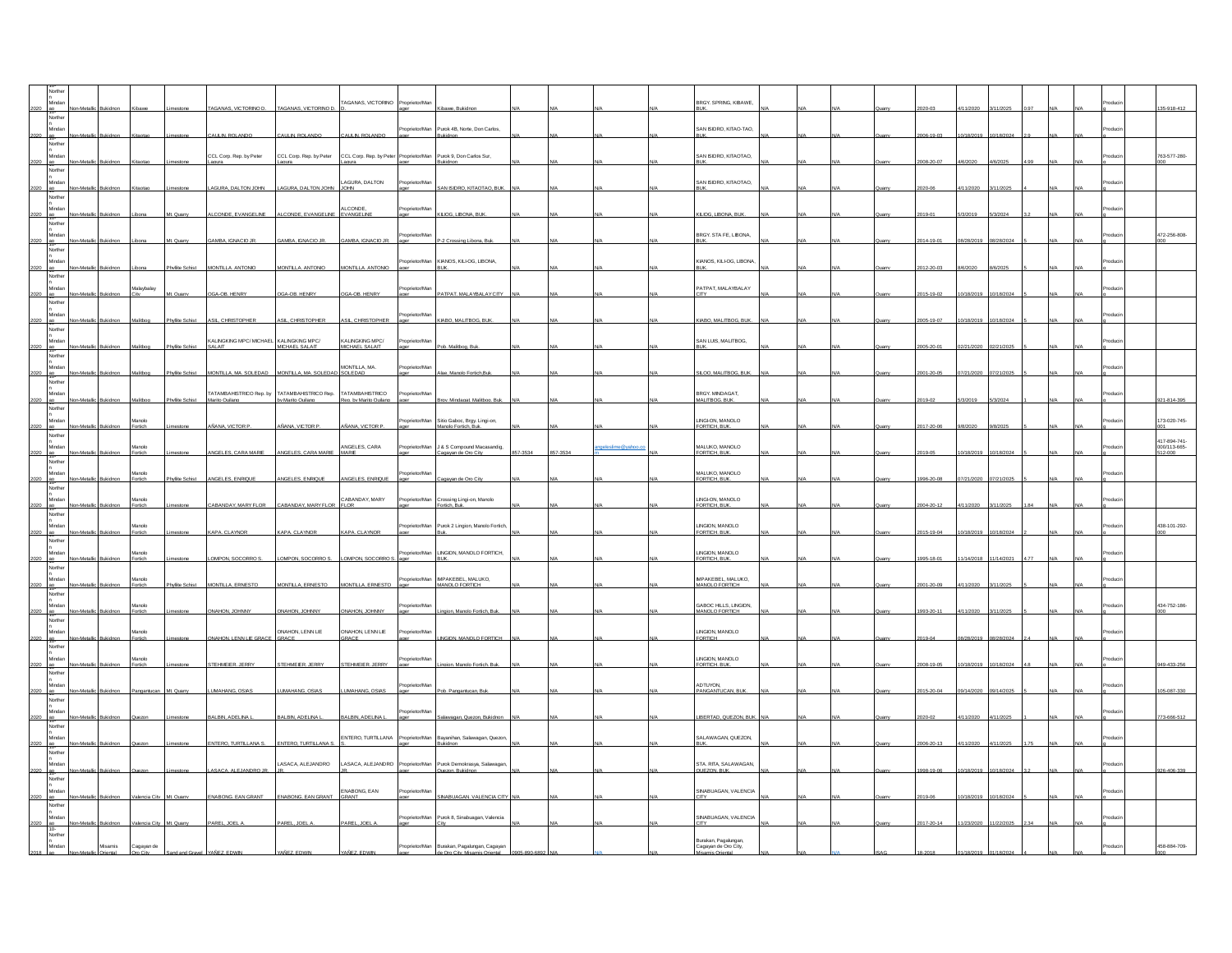|      | Minda                                     | Misamis<br>ienta                 | agayan de                 |                            | ABO, ROEL                                                   | ARO ROFI                                | ABO, ROEL                     | oprietor/Man           | Sil-Sili, Pagatpat, Cagayan de                                          |                 |     |               | Sil-Sili, Pagatpat, Cagay<br>de Oro City, Misamis                                        |            |               |            |          |            |            |                |                            |                         |                  | 945-057-242-        |
|------|-------------------------------------------|----------------------------------|---------------------------|----------------------------|-------------------------------------------------------------|-----------------------------------------|-------------------------------|------------------------|-------------------------------------------------------------------------|-----------------|-----|---------------|------------------------------------------------------------------------------------------|------------|---------------|------------|----------|------------|------------|----------------|----------------------------|-------------------------|------------------|---------------------|
|      | lorth                                     | lisamis<br>riental               | h nevene<br>Dro City      | and and Gravel             | DAAYATA, WARNITA A.                                         | <b>BABIERA, MAURICE</b>                 | <b>JAAYATA, WARNITA A</b>     | nrietor/Mar            | lurakan, Pagalungan, Cagayar<br>le Oro City, Misamis Oriental           | 917-871-9158    | N/A |               | Burakan, Pagalungan,<br>Duratur, rugarangun,<br>Cagayan de Oro City,<br>Misamis Oriental | N/A        |               | CSAG       | Feb-19   | 9/5/2019   | 9/5/2020   | $\overline{2}$ | <b>N/A</b>                 | N/A                     | Non<br>roducin   | 143-914-391-        |
|      |                                           | lisamis<br>Istreho               | agayan d<br>Dro City      | and and Gravel             | SIAPNO, MARIE<br>ANTONETTE P                                | SIAPNO, MARIE<br>ANTONETTE P.           | SIAPNO, MARIE<br>ANTONETTE P. | oprietor/Ma            | amarahan, Pagatpat, Cagayan<br>e Oro City, Misamis Oriental             | 917-514-8692    |     |               | amarahan, Pagatpat,<br>Cagayan de Oro City,<br>Misamis Oriental                          | <b>VA</b>  |               | CSAG       | Mar-19   | 06/21/2019 | 06/21/2020 |                | N/A                        | $\mathsf{N}/\mathsf{A}$ | Non<br>Producing | 120-479-325-        |
|      | 10-<br>Norther<br>Mindar<br>2019 ao       | Misamis<br>Oriental              | Cagayan de<br>Oro City    |                            | and and Gravel PACAMO, RUE                                  | PACAMO, RUEL                            | PACAMO, RUEL                  | Proprietor/Man         | Zone 1, Pagatpat, Cagayan de<br>Oro City, Misamis Oriental              | 927-770-4829    |     |               | Zone 1, Pagatpat, Cagaya<br>de Oro City, Misamis<br>Oriental                             |            |               |            |          | 6/21/201   |            |                |                            |                         |                  | 936-267-571-        |
|      | Norther<br>Minda<br>2019 ao               | Misamis                          | Cagayan de<br>Oro City    | Ind and Grave              | DAAYATA, CAPISTRANO L.                                      | CENA. TRSO                              | <b>DAAYATA</b><br>CAPISTRANO  | nnrietor/Mar           | Inayao, Pagalungan, Cagayan d<br>Oro Citv. Misamis Oriental             | 935-941-312     |     |               | hayao, Pagalungan<br>Cagayan de Oro City,<br>Misamis Oriental                            |            |               |            |          | 6/21/2019  | 06/21/20   |                |                            |                         |                  | 420-637-338-        |
| 2019 | Northe<br>Minda                           | Misamis<br>Oriental              | Cagayan de<br>Dro City    |                            | and and Gravel LEYSON BONAFEBE D.                           | TONG, JOEY                              | TONG, JOEY                    | Proprieto              | sangcalon, San Simon, Cagayar<br>de Oro City, Misamis Oriental          | 935-992-6524    |     |               | Bangcalon, San Simon<br>Cagayan de Oro City,<br><b>fisamis Oriental</b>                  |            |               | SAG        |          | 6/21/2019  | 06/21/202  |                |                            |                         |                  | 114-735-723-        |
|      | orthe<br>Minda                            | hiental                          | agayan d<br>Oro City      | and and Gravel             | CONTRERAS, RAMON                                            | CONTRERAS, RAMON                        | CONTRERAS, RAMON              |                        | hawon, Bulua, Cagayan de<br>Oro City, Misamis Oriental                  | 917-707-0854    |     |               | Anhawon, Bulua, Cagaya<br>de Oro City, Misamis<br>Oriental                               |            |               | CSAG       | $Jul-19$ | 8/10/2019  | 8/10/2020  | $0.5\,$        | N/A                        | $\mathsf{N}/\mathsf{A}$ | Producino        | 44-314-681-         |
|      | 10-<br>Norther<br>Minda<br>2019 ao        | Misamis<br>Oriental              | Cagayan de<br>Oro City    |                            | Sand and Gravel VELEZ, NENA                                 | TONG, JOEY                              | TONG, JOEY                    | Proprietor/Man         | Kilangit, Pagatpat, Cagayan de<br>Orn City Misamis Oriental             | 935-992-6524    |     |               | Kilangit, Pagatpat, Caga<br>de Oro City, Misamis<br>Oriental                             |            |               |            |          |            |            |                |                            |                         |                  | 920-157-914-        |
|      | Northe<br>Minda<br>2019 ao                | Misamis.<br>Driental             | Cagayan de<br>Dro City    |                            | nd and Gravel LEGASPL NILDA O.                              | EGASPI, NILDA C                         | EGASPL NLDA O.                |                        | ProprietorMan Sil-Sili, Pagatpat, Cagayan de<br>amis Oriental           | 36-074-434      |     |               | Sil-Sili, Pagatpat, Cagay<br>de Oro City, Misamis<br><b>riental</b>                      |            |               |            |          |            |            |                |                            |                         |                  | 125-803-565-        |
| 019  | $10 -$<br>Northe                          | <i><b>Misamis</b></i><br>Istreho | Cagayan d<br>ro City      |                            | <b>ILIANO ROMMEL JOS</b>                                    | QUUANO, ROMMEL<br><b>IOSEPH</b>         | QUIJANO, ROMMEL<br>OSEPH      | Proprietor/Man         | Alae Creek, Bugo, Cagayan de<br><b>Dro City Mis</b>                     | $7 - 706 -$     |     |               | Alae Creek, Bugo, Cagay<br>de Oro City, Misamis<br>kiental                               |            |               |            |          |            |            |                |                            |                         |                  | 490-838-712-        |
|      |                                           | Misamis<br>Driental              | agayan d<br>Dro City      | and and Grave              | MONIGUE COMMUNITY<br>OREST DEVELOPMENT<br>ASSOCIATION, INC. | MONIGUE COMMUNITY<br>FOREST DEVELOPMENT | MSLIAN, RONALD A.             | roprietor/Mar          | wmill Monique Dansolbon<br>agayan de Oro City, Misamis<br>riental       | 905-214-8232    |     |               | Sawmill Monique<br>Dansolihon, Cagayan de<br>Oro City, Misamis Orienta                   |            |               | CSAG       | Nov-19   | 8/10/2019  | 8/10/2020  |                | ${\sf N\hspace{-.1em}/}{}$ | $\mathsf{N}/\mathsf{A}$ | Producino        | 047-940-274-<br>m   |
|      | ao<br>10-<br>Norther<br>Mindar<br>2019 ao | Misamis<br>Oriental<br>Non-Metal | Cagayan de<br>Oro City    |                            | Sand and Gravel MABAO, MARISSA D.                           | CATLL LYDIA                             | MABAO, MARISSA D.             | roprietor/Mar<br>ager  | Camarahan, Pagatpat, Cagayan<br>de Oro Citv. Misamis Oriental           | 0905-169-3211   |     |               | Camarahan Panatnat<br>Cagayan de Oro City,<br>Misamis Oriental                           |            |               | <b>SAG</b> | ec-19    | /10/2019   | /10/20     |                |                            |                         |                  | 745-089-879-<br>000 |
|      | Northe<br>Mindar<br>2019 an               | Misamis<br>Intental              | Cagayan de<br>m City      | and Gray                   | MARRAN ROOUF                                                | MARRAN ROOUF                            | MARRAN ROOUF                  | Proprietor/Mar         | Mangalay, Dansolihon, Cagayar<br>de Oro City, Misamis Oriental          | 917-250-602     |     |               | Mangalay, Dansolihon,<br>Cagayan de Oro City,<br>amis Oriental                           |            |               |            |          |            |            |                |                            |                         |                  | 141-309-961-        |
|      | 10-<br>Norther<br>Minda<br>2019 ao        | Misamis<br>Istrait               | Cagayan de<br>an City     | ind and Grave              | SOUTHERN EAGLE SUMMIT, SOUTHERN EAGLE                       | SUMMIT. INC                             | <b>10. PIO C</b>              |                        | Purok 1, Balubal, Cagayan de<br><b>Dro City Misamis Orie</b>            | 17-709-8778     |     |               | Purok 1, Balubal, Cagaya<br>de Oro City, Misamis<br>lettei                               |            |               |            |          |            |            |                |                            |                         |                  | 424-761-466-        |
| 019  | Northe<br>Mindar                          | Misamis                          | Cagayan de                | Earth Filing               | <b>ORLE AMADO</b>                                           | <b>ORIF</b>                             | OBLE AMADO                    | Proprietor/Man         | Kilakob, Dansolihon, Cagayan<br>de Oro City, Misamis Oriental           |                 |     |               | Kilakob, Dansolihon,<br>Cagayan de Oro City,<br>mis Oriental                             |            |               |            |          |            |            |                |                            |                         |                  | 114-161-770-        |
| 019  | Northe<br>Minda                           | Misamis                          | Cagayan de                | arth Filing                | YLA, JONATHAN                                               | AYLA, JONATHAN                          | AYLA, JONATHAN                | Proprietor/Mar         | ooc, Canitoan, Cagayan de Oro                                           |                 |     |               | Looc, Canitoan, Cagayar<br>de Oro City, Misamis                                          |            |               |            |          |            |            |                |                            |                         |                  | 457-547-000-        |
|      | North                                     | isamis<br>riental                | Cagayan o<br>Oro City     | and and Gravel             | SANTOS, MAXIMO MA                                           | UBAL-UBAL, KENNETH                      | SANTOS, MAXIMO MA             | oprietor/Ma            | .<br>Carinugan, Balulang, Cagayan<br>le Oro City, Misamis Oriental      | 917-627-4662    | N/A | san@yahoo.com | Carinugan, Balulang,<br>Carinagur, Luxuung,<br>Cagayan de Oro City,<br>Misamis Oriental  | <b>N/A</b> |               | CSAG       | 17-2019  | 11/27/2019 | 11/27/2020 |                | N/A                        | N/A                     | Non<br>roducin   | 43-360-338-<br>000  |
|      | 10-<br>Norther<br>Minda<br>2019 ao        | Misamis<br>Oriental              | Cagayan de<br>Iro City    | Earth Filling<br>laterials | TOLOSA. EDUARDO JR.                                         | TOLOSA, EDUARDO JR.                     | TOLOSA, EDUARDO               | Proprietor/Man         | Impaumbong, Lumbia, Cagayar<br>de Oro Citv. Misamis Oriental            | 0917-712-2440 N |     |               | Impaumbong, Lumbia,<br>Cagayan de Oro City,<br>Misamis Oriental                          |            |               |            |          | 1/27/2019  |            |                |                            |                         |                  | 244-490-808         |
|      | Norther<br>Mindar<br>$\frac{2019}{10}$    | Misamis<br>Oriental<br>Non-Meta  | Cagayan de<br>Oro City    |                            | and and Gravel GO. PETER G.                                 | GO, PETER G.                            | GO. PETER G                   | Proprietor/Man         | Phase II, Balulang, Cagayan de<br>Oro City. Misamis Oriental            | 997-381-8941    |     |               | Phase II, Balulang, Cagaya<br>de Oro City, Misamis<br>Oriental                           |            |               | <b>SAG</b> | 19-2019  | 1/27/2019  | 1/27/2     |                |                            |                         |                  | 919-314-794-        |
| :019 | Norther<br>Minda                          | Misamis                          | .<br>Cagayan d<br>ro City |                            | DROLIN, RO                                                  | <b>JADIA, CANDIDO</b>                   | DROLIN, RO                    | morietor/Mar           | Bangcalon, San Simon, Cagaya<br>le Oro City, Misamis Oriental           |                 |     |               | Bangcalon, San Simon,<br>Cagayan de Oro City,<br><b>fisamis Oriental</b>                 |            |               |            |          |            |            |                |                            |                         |                  | 342-140-183-        |
|      | Northe                                    | isamis<br>LAAgh<br>ental         | Cagayan d<br>Oro City     | and and Gravel             | MAINAR, ADELFA B.                                           | MAINAR, ADELFA B.                       | MAINAR, ADELFA B.             | prietor/Ma             | <sup>9</sup> hase II, Balulang, Cagayan de<br>Xo City, Misamis Oriental | 906-893-4298    |     |               | Phase II, Balulang, Cagaya<br>de Oro City, Misamis<br><b>Driental</b>                    | VA.        |               | CSAG       | 21-2019  | 11/27/2019 | 11/27/2020 |                | N/A                        | N/A                     | Non<br>roducin   | 133-326-868         |
|      | Northe<br>Mind                            | Misamis                          | Cagayan d                 | Earth Filling              | MACAPAYAG, FRANCISCO                                        | MACAPAVAC<br>RANCISCO                   | <b>MACAPAVAC</b><br>RANCISCO  | prietor/Mar            | Langag, Dansolihon, Cagayan<br>Je Oro Citv. Misamis Oriental            | $-724 - 9$      |     |               | Langag, Dansolihon<br>Cagayan de Oro City,<br>Misamis Oriental                           |            |               |            |          |            |            |                |                            |                         |                  | 14-158-422-         |
|      | Northe                                    | <b>Misamis</b><br>riental        | h nevene<br>Oro City      | and and Gravel             | CABAÑAS, JUSTO                                              | CABAÑAS, JUSTO                          | CABAÑAS, JUSTO                | nnrietor/Mar           | Zone 1, Canitoan, Canavan de<br>to City, Misamis Oriental               | 26-616-9509     |     |               | Zone 1, Canitoan, Cagay<br>de Oro City, Misamis<br>Oriental                              |            |               | CSAG       | 23-2019  | 11/27/2019 | 11/27/2020 |                | N/A                        | N/A                     | Non<br>Producing | 928-167-891-<br>00  |
|      | 10-<br>Norther<br>Mindar<br>2019 ao       | Misamis<br>Oriental              | Cagayan de<br>Oro City    |                            | errace Gravel  GO. EMILYN ROXAN Y.                          | GO. EMILYN ROXAN Y.                     | GO. EMILYN ROXAN Y.           | Proprietor/Man<br>ager | Suntingon, Bugo, Cagayan de<br>Oro Citv. Misamis Oriental               | 917-164-7460    |     |               | Suntingon, Bugo, Cagaya<br>de Oro City, Misamis<br>Driental                              |            |               |            |          | /12/2019   | 3/12/202   |                |                            |                         |                  | 949-475-844         |
| 2020 | Northe<br>Mindar                          | Misamis<br>Oriental              | Cagayan de<br>Im City     |                            | d and Gravel SALINGAY, MARY JANE N.                         | SALINGAY, MARY JANE N. SALINGAY, ALVARO |                               | Proprietor/Man         | Carinugan, Balulang, Cagayan<br>de Oro City, Misamis Oriental           | 17-590-766      |     |               | Carinugan, Balulang,<br>Cagayan de Oro City,<br><b>Asamis Oriental</b>                   |            | Lsalingay@gma |            |          |            |            |                |                            |                         |                  | 189-902-266-        |
|      | Norther<br>Mindar                         | Misamis                          | Cagayan de                |                            |                                                             | <b>JI TAN RAKIM</b>                     | COMAHIG<br>VANGELINE B        |                        | Araw-Araw, Pagalungan,<br>Proprietor/Man Cagayan de Oro City, Misamis   |                 |     |               | Araw-Araw, Pagalungan<br>Cagayan de Oro City,<br>Misamis Oriental                        |            |               |            |          |            |            |                |                            |                         |                  | 341-705-932-        |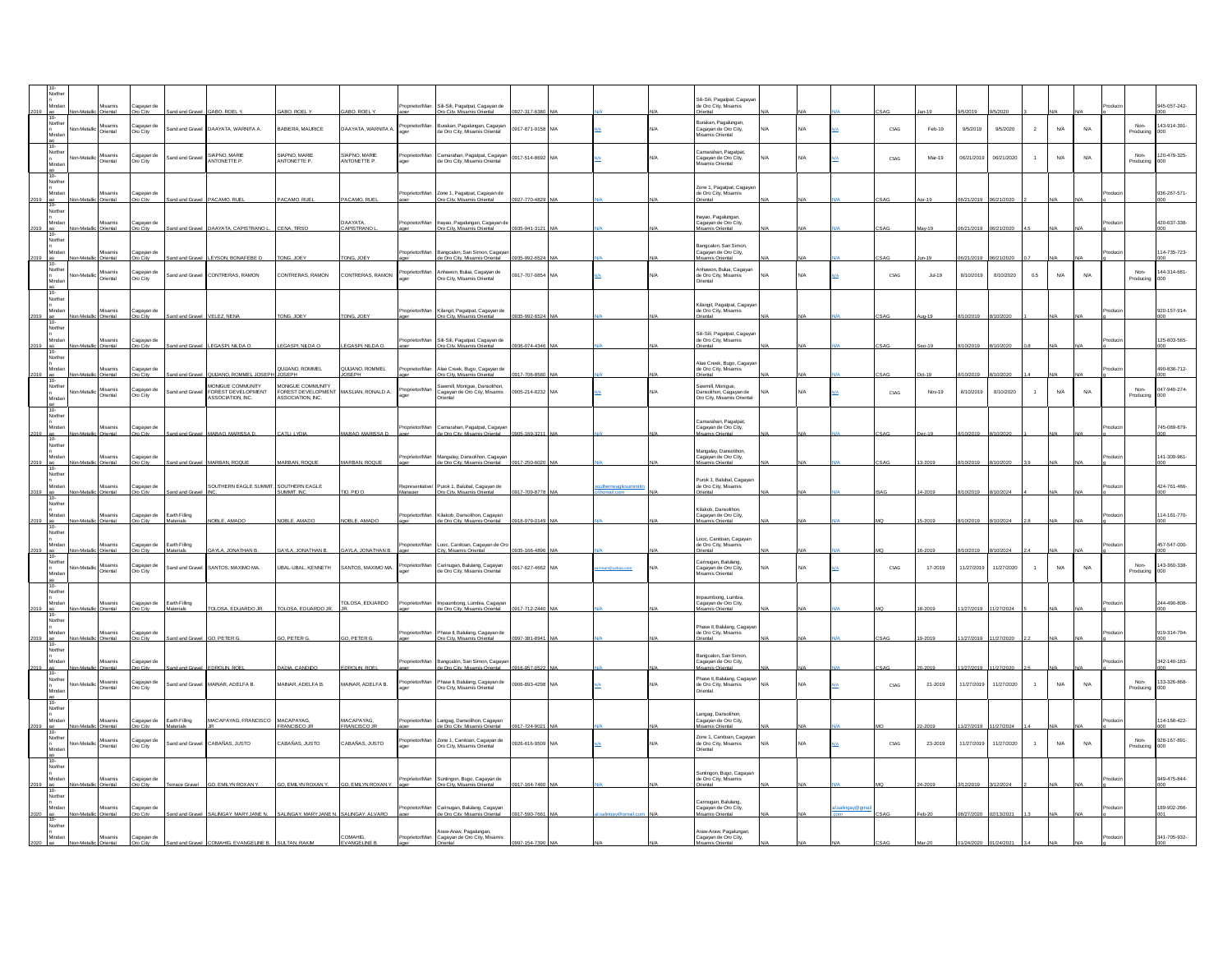|         | Mindar                                     | simesil                    | Cagayan de             | Ind and Gravel         | DAAYATA, FELIZARDO E.                     | AAYATA, FELIZARDO E.                                | DAAYATA, FELIZARDO                | roprietor/Man  | Kilangit, Pagatpat, Cagayan de<br>Oro City, Misamis Oriental                 | 36-695-32                  |     |                               | Glangit, Pagatpat, Cagay<br>de Oro City, Misamis<br>riental                              |    |                              |      |          |           |            |         |     |     | 329-577-860-                          |
|---------|--------------------------------------------|----------------------------|------------------------|------------------------|-------------------------------------------|-----------------------------------------------------|-----------------------------------|----------------|------------------------------------------------------------------------------|----------------------------|-----|-------------------------------|------------------------------------------------------------------------------------------|----|------------------------------|------|----------|-----------|------------|---------|-----|-----|---------------------------------------|
|         | Norther<br>Mindar                          | lisamis<br>Istneti         | Cagayan de<br>n City   | Earth Filing           | ELA CRUZ, ANTONIO E                       | EDMUNDO, GUSTILO                                    | DELA CRUZ, ANTONIO                | roprietor/Man  | Looc, Canitoan, Cagayan de Oro<br>ty Misamis Orienta                         |                            |     | ntonioedelacruz@              | ooc, Canitoan, Cagayan<br>de Oro City, Misamis<br>riental                                |    | tonioedelacru                |      |          |           |            |         |     |     | 122-414-577-                          |
|         | Norther<br>Mindar                          | disamis                    | Cagayan de             |                        | AGSUGUIRON, VICTORINA                     |                                                     | PAGSUGUIRON                       | oprietor/Man   | Cala-Cala, San Simon, Cagava                                                 |                            |     |                               | Cala-Cala, San Simon,<br>Cagayan de Oro City,<br>Misamis Oriental                        |    |                              |      |          |           |            |         |     |     | 133-327-051                           |
|         | Norther<br>Mindar                          | lisamis                    | Cagayan de             |                        |                                           | <b>BAS, ROMIL P</b>                                 | <b>ICTORINA N</b>                 | oprietor/Man   | le Oro City, Misa<br>Bangcalon, San Simon, Cagaya                            |                            |     |                               | Bangcalon, San Simon,<br>Cagayan de Oro City,                                            |    |                              |      |          |           |            |         |     |     | 404-524-066-                          |
|         | $10 -$<br>Norther                          |                            | ro City                |                        | <b>AHNAY, ROSALIE</b>                     | ADIA, CANDIDO                                       | MAHNAY, ROSALIE W                 |                | de Oro City, Misamis O                                                       |                            |     |                               | amis Oriental<br>Taguanao, Indahag,                                                      |    |                              |      |          |           |            |         |     |     |                                       |
| 2020    | Mindar<br>Non-Metallic Oriental<br>Norther | Misamis                    | Cagayan de<br>Oro City | Sand and Gravel        | ALCORZA, FERMIN R.                        | VALCORZA, FERMIN R.                                 | VALCORZA FERMIN R.                | oprietor/Man   | Taguanao, Indahag, Cagayan de<br>Oro City, Misamis Oriental                  | 0905-125-9687              |     |                               | Cagayan de Oro City,<br><b>Asamis Oriental</b><br>Bangcalon, San Simon                   |    |                              |      |          | 6/2020    | V6/2021    |         |     |     | 999-955-878-                          |
|         | Mindar<br>$2020$ ao 10-<br>Norther         | fisamis<br>ic Oriental     | Cagayan de<br>Dro City | Sand and Gravel NOREEN | YAÑEZ, MARY VIEN                          | APB MARKETING                                       | YAÑEZ, MARY VIEN<br><b>NOREEN</b> | prietor/Mar    | Bangcalon, San Simon, Cagayar<br>de Oro City. Misamis Oriental 0927-692-5516 |                            |     |                               | Bangouon, can cinno<br>Cagayan de Oro City,<br>Misamis Oriental                          |    |                              |      |          | 7/23/2020 | 17/23/202  |         |     |     |                                       |
|         | Mindar<br>Norther                          | Misamis                    | Cagayan de             |                        | AAYATA, WARNITA                           | ABIERA, MAURICI                                     | <b>JAAYATA, WARNITA</b>           | roprietor/Man  | Burakan, Pagalungan, Cagayan<br>de Oro City, Mis<br>in Ori                   |                            |     |                               | <b>Burakan, Pagalungan,</b><br>Cagayan de Oro City,<br>s<br>inis Oriental                |    |                              |      |          |           |            |         |     |     | 143-914-391-                          |
|         | Mindar<br>$10 -$                           | lisamis<br>viental         | Cagayan de<br>ro City  |                        | AAYATA, CAPISTRANO                        | DAAYATA, CAPISTRANO                                 | DAAYATA,<br>CAPISTRANO            | oprietor/Mar   | nayao, Pagalungan, Cagayan di<br>Oro Citv. Misamis Oriental                  |                            |     |                               | hayao, Pagalungan,<br>Cagayan de Oro City,<br>amis Oriental                              |    |                              |      |          |           |            |         |     |     | 420-637-338-                          |
|         | Norther<br>Mindar                          | Misamis                    | Cagayan de             |                        | ARULAY VIRGILIO F                         | ARULAY VIRGLIOF                                     | CARLILAY VIRGILIOF                | roprietor/Man  | Burakan, Pagalungan, Cagaya<br>to Orn City Mio                               |                            |     |                               | Burakan, Pagalungan,<br>Cagayan de Oro City,<br>amis Oriental                            |    |                              |      |          |           |            |         |     |     | 326-964-858-                          |
|         | Norther<br>Minda<br>$10 -$                 | lisamis<br>Xienta          | Cagayan d<br>ro City   |                        | AMATONG, ALEX \                           | AMATONG, ALEX V                                     | PAMATONG, ALEX V.                 | prietor/Man    | Puntod, Balulang, Cagayan de<br><b>Dro City, Misamis Orienta</b>             |                            |     | vptrdg_const@yahor            | Puntod, Balulang, Cagayar<br>de Oro City, Misamis<br>iental                              |    | vptrdg_const@y               |      |          | 1/202     |            |         |     |     | 750-106-099-                          |
|         | Norther<br>Mindar                          | Misamis<br>Oriental        | Cagayan de<br>Dro City |                        | Sand and Gravel MAHNAY, ROSALIE W.        | DADIA. CANDIDO                                      | MAHNAY, ROSALIE W.                | oprietor/Man   | Bangcalon, San Simon, Cagayar<br>de Oro City, Misamis Oriental 0926-898-3047 |                            |     | saliemahinay116@p<br>mail.com | angcalon, San Simon,<br>Cagayan de Oro City,<br>Misamis Oriental                         |    | saliemahinay1<br>6@gmail.com |      |          | 2/14/2020 | 12/14/202  |         |     |     | 404-524-066-                          |
| 2021    | Vorther                                    | <b>Misamis</b><br>hiental  | Cagayan de<br>Dro City | Sand and Grave         | EDROLIN, FERNANDO                         | BENTULAN, ROLANDO                                   | EDROLIN, FERNANDO                 | roprietor/Mar  | atinay, Pagalungan, Cagayar<br>le Oro City, Misamis Orriental                |                            | N/A | ΨA                            | Batinay, Pagalungan,<br>Cagayan de Oro City,<br>Misamis Orriental                        |    |                              | CSAG | $Jan-21$ | 3/22/2021 | 03/22/2022 | $2.5\,$ | N/A | N/A | 33-016-152-<br>Non-<br>roducin<br>nn. |
|         | Norther<br>Mindar                          | Misamis                    | Cagayan de             |                        | MARRAN ROOUF                              | <b>ARRAN ROOUF</b>                                  | MARRAN ROOUF                      | oprietor/Man   | Mangalay, Dansolihon, Cagayar<br>de Oro City Misamis Orie                    |                            |     | roque_marban@yahor            | Mangalay, Dansolihon,<br>Cagayan de Oro City,<br>.<br>nis Orienta                        |    | que_marban@                  |      |          |           |            |         |     |     | 141-309-961-                          |
|         | Vorther<br>Minda                           | lisamis                    | Cagayan d              |                        | AAYATA, FELIZARDO E                       | <b>BAS, ROML</b>                                    | DAAYATA, FELIZARDO                | prietor/Man    | Kilangit, Pagatpat, Cagayan de<br>Oro City, Misamis Oriental                 |                            |     | errymae.daayata@o             | Kilangit, Pagatpat, Cagay<br>de Oro City, Misamis                                        |    | herrymae.daay                |      |          |           |            |         |     |     | 329-577-860-                          |
|         | $10 -$<br>Norther<br>Mindar                | Misamis                    | Cagayan de             |                        |                                           |                                                     |                                   | porietor/Man   | Camarahan, Pagatpat, Cagayar<br>de Oro City. Misamis Oriental                |                            |     |                               | marahan, Pagatpat<br>Cagayan de Oro City,                                                |    |                              |      |          |           |            |         |     |     | 745-089-879-                          |
| 2020    | Norther<br>Mindar                          | Oriental<br>disamis        | Oro City               |                        | Sand and Gravel MABAO, MARISSA D          | <b>MBN TRADING</b>                                  | MABAO, MARISSA D.                 | porietor/Man   |                                                                              | 965-902-10                 |     | haropabilona@gmai             | lisamis Oriental<br>Burakan, Pagalungan,                                                 |    | aropabilona@                 |      |          |           |            |         |     |     | 702-666-833-                          |
| 2020    | $10 -$<br>Norther                          | Driental                   | Cagayan de<br>Dro City | and and Gravel         | ABILONA, OSEAS                            | AÑOA, ALBERTJI                                      | PABLONA, OSEAS                    |                | Burakan, Pagalungan, Cagayan<br>de Oro City, Misamis Oriental                | 17-147-69                  |     |                               | Duratan, Fuguru gan,<br>Cagayan de Oro City,<br>Misamis Oriental<br>Bangcalon, San Simon |    | ail.con                      |      |          |           |            |         |     |     |                                       |
| 2021    | Mindar<br>Norther                          | disamis<br>Oriental        | Cagayan de<br>to City  | nd and Gravel          | EDROLIN, ROE                              | EDROLIN, ROEI                                       | EDROLIN, ROEL                     | Proprietor/Man | Bangcalon, San Simon, Cagayar<br>de Oro City, Misamis Oriental 0916-957-05   |                            |     |                               | Cagayan de Oro City,<br>samis Oriental<br>Sil-Sili, Pagatpat, Cagaya                     |    |                              |      |          |           |            |         |     |     | 342-140-183-                          |
| 2021 ao | Mindar<br>Norther                          | simesil<br>Drienta         | Cagayan de<br>Oro Citv | and and Gravel         | /ÑA. RODILLO                              | /IÑA. RODILLO                                       | /IÑA. RODILLO                     | morietor/Man   | Sili-Sili, Pagatpat, Cagayan de<br>Oro City, Misamis Oriental                | 177-637-229                |     |                               | de Oro City, Misamis<br>riental<br>Cala-Cala, San Simor                                  |    |                              |      |          | 5/2021    |            |         |     |     |                                       |
| 2021 ao | Mindar<br>Norther                          | lisamis<br>Oriental        | Cagayan de<br>Oro City | Sand and Grave         | AGSUGUIRON, VICTORINA                     | ABAS. ROML P                                        | AGSUGUIRON,<br>VICTORINA N.       | oprietor/Mar   | .<br>Cala-Cala, San Simon, Cagayan<br>de Oro Citv. Misamis Oriental          | 0977-061-986               |     | ickypags125@gmail.            | Cagayan de Oro City,<br>Misamis Oriental                                                 |    | ickypags125@g<br>ail.con     |      |          | 5/2021    | V5/202     |         |     |     | 133-327-051-                          |
| 2021    | Mindar<br>Norther                          | disamis                    | Cagayan de<br>Iro City |                        | BEJO, GENARD                              | OLD LION MARKETING ABEJO, GENARD                    |                                   | oprietor/Mar   | Suntingon, Bugo, Cagayan de<br>Oro City, Misamis Oriental                    |                            |     |                               | Suntingon, Bugo, Cagaya<br>de Oro City, Misamis<br>kiental                               |    |                              |      |          |           |            |         |     |     | 139-929-042-                          |
| 2021    | Norther                                    | <b>Misamis</b><br>Driental | Cagayan de<br>m City   | nd and Graw            | O. ISIS                                   | O. ISIS                                             | 30. ISB                           | roprietor/Mar  | <b>Araw-Araw Panalungan</b><br>Cagayan de Oro City, Misamis                  | 17-705-58                  |     |                               | Araw-Araw, Pagalungar<br>Cagayan de Oro City,<br>mis Oriental                            |    |                              |      |          |           |            |         |     |     |                                       |
|         | Mindar                                     | simesil                    | Cagayan de<br>Dro Citv |                        | <b>D. JOHN MIKE</b>                       | . JOHN MIK                                          | O. JOHN MIKE                      | Proprietor/Man | Kibolawan, Tignapoloan<br>Cagayan de Oro City, Misamis                       | 7-801-99                   |     |                               | Kibolawan, Tignapoloan<br>Cagayan de Oro City,<br>nis Oriental                           |    |                              |      |          |           |            |         |     |     |                                       |
| 2021 a  | Norther<br>Mindar<br>10-                   | <b>lisamis</b>             | Cagayan d              |                        | <b>AGARDA, PHILIP JOHN</b>                | TAGARDA, PHILIP JOHN                                | AGARDA, PHILIP<br>OHN             | oprietor/Mar   | raw-Araw Panalunna<br>Cagayan de Oro City, Misamis                           | 916-144-602<br>935-637-302 |     |                               | raw-Araw, Pagalungan<br>Cagayan de Oro City,<br>amis Oriental                            |    |                              |      |          |           |            |         |     |     |                                       |
| 2021 ao | Northe<br>Mindar                           | lisamis<br>Istreho         | agayan d<br>Oro City   | and and Grave          | BEROU, ALLAN                              | BEROU, ALLAN                                        | BEROU, ALLAN                      | oprietor/Ma    | .<br>Luburan, Cagayan de Oro City,<br>Visamis Oriental                       |                            | N/A |                               | uburan, Cagayan de Oro<br>City, Misamis Oriental                                         | VA |                              | CSAG | 13-2021  | 7/23/2021 | 07/23/2022 | $4.5\,$ | N/A | N/A | Non-<br>roducing                      |
| 2021 ao | Norther<br>Minda                           | lisamis<br>Oriental        | Cagayan de<br>Dro City | Sand and Gravel        | GAABON, JOEL                              | TAGALOGUIN, LADY<br>SIBRIEN R.                      | AABON JOEL                        | roprietor/Man  | Batinay, Pagalungan, Cagayan<br>de Oro Citv. Misamis Orriental               | 0905-794-5176              |     | brien 98@vahoo.               | Batinay, Pagalungan,<br>Cagayan de Oro City,<br><b>fisamis Orriental</b>                 |    | brien_98@yah                 |      |          | 23/202    |            |         |     |     | 377-634-615-                          |
|         | Norther<br>Mindan                          | Misamis                    | Cagayan de             | Earth Filling          | EDEA REALTY &<br>DEVELOPMENT<br>RPORATION | VEDEA REALTY &<br>DEVELOPMENT<br><b>CORPORATION</b> | O. WILLIAM T.                     |                | Representative/ Looc, Canitoan, Cagayan de Oro<br>City Misamis Ori           |                            |     |                               | Looc, Canitoan, Cagayan<br>de Oro City, Misamis                                          |    | viltanco@vahoo.              |      |          |           |            |         |     |     |                                       |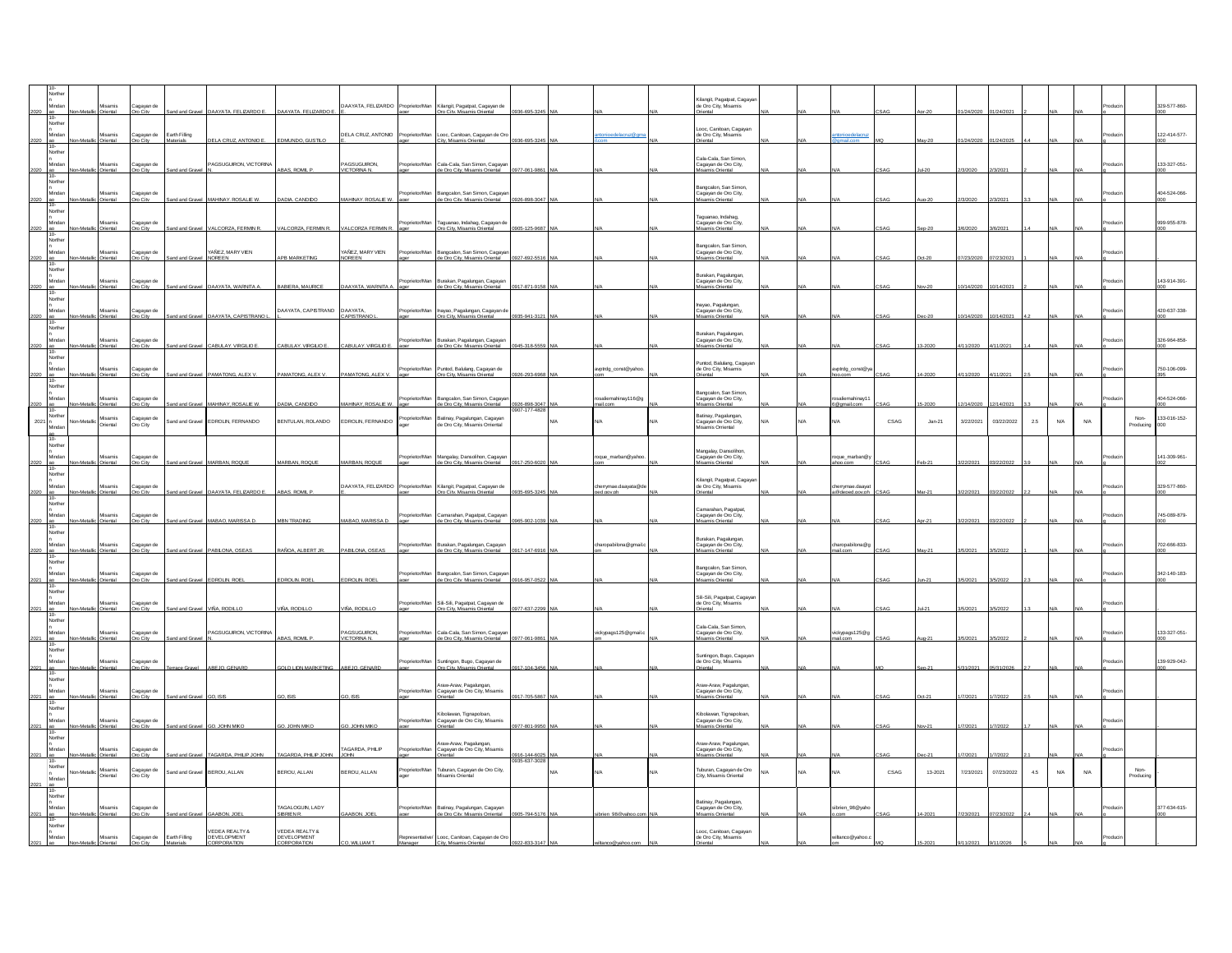|                  |                |                                 |                        |                                  |                                     |                                                    |                                     |                 |                                                                                       |                               | Zone 3A. Mambuaya                                              |  |                 |               |                     |           |                                 |                 |              |  |              |
|------------------|----------------|---------------------------------|------------------------|----------------------------------|-------------------------------------|----------------------------------------------------|-------------------------------------|-----------------|---------------------------------------------------------------------------------------|-------------------------------|----------------------------------------------------------------|--|-----------------|---------------|---------------------|-----------|---------------------------------|-----------------|--------------|--|--------------|
|                  | Minda          | Misamis<br>IstreitO             | Cagayan de<br>n City   |                                  | nd and Gravel CORTEZ WELFREDO       | CORTEZ, WELFREDO                                   | CORTEZ, WELFREDO                    | Proprietor/Man  | Zone 3A, Mambuaya, Cagayan<br>16-489-5472<br>le Oro City, Misamis Oriental            | bewilliams903@yahor           | Cagayan de Oro City,<br>mis Orienta                            |  | ewilliams903@y  |               |                     |           |                                 |                 |              |  | 176-122-731- |
|                  |                |                                 |                        |                                  |                                     |                                                    |                                     |                 |                                                                                       |                               |                                                                |  |                 |               |                     |           |                                 |                 |              |  |              |
|                  | Northe         |                                 |                        |                                  |                                     |                                                    |                                     |                 |                                                                                       |                               |                                                                |  |                 |               |                     |           |                                 |                 |              |  |              |
|                  | Minda          | Misamis<br><b>hiantal</b>       | Cagayan de<br>oro City | nd and Gravel AVILA, REYNITA     |                                     | APB MARKETING                                      | VLA, REYNITA                        |                 | Proprietor/Man Pasayan, Lumbia, Cagayan de<br>Oro City, Misamis Oriental<br>17-132-80 |                               | Pasayan, Lumbia, Cagaya<br>de Oro City, Misamis<br>iental      |  |                 |               |                     |           |                                 |                 |              |  | 942-969-979  |
|                  |                |                                 |                        |                                  |                                     |                                                    |                                     |                 |                                                                                       |                               |                                                                |  |                 |               |                     |           |                                 |                 |              |  |              |
|                  | Norther        |                                 |                        |                                  |                                     |                                                    |                                     |                 |                                                                                       |                               |                                                                |  | apistranosano   |               |                     |           |                                 |                 |              |  |              |
|                  |                | Misamis                         | Cagayan de<br>Oro City |                                  |                                     | MBN TRADING & DADIA,                               | <b>DAAYATA</b>                      | prietor/Man     | Inayao, Pagalungan, Cagayan de<br>Oro Citv. Misamis Oriental                          | capistranosan<br>el@gmail.com | hayao, Pagalungan,<br>Cagayan de Oro City,<br>Misamis Oriental |  | pravel@gmail.cr |               |                     |           |                                 |                 |              |  | 420-637-338- |
|                  |                | Driental                        |                        | and and Gravel                   | DAAYATA, CAPISTRANO                 | CANDIDO                                            | CAPISTRANO                          |                 | 0935-941-312                                                                          |                               |                                                                |  |                 |               |                     |           |                                 |                 |              |  |              |
|                  | 10-<br>Norther |                                 |                        |                                  |                                     |                                                    |                                     |                 |                                                                                       |                               |                                                                |  |                 |               |                     |           |                                 |                 |              |  |              |
|                  | <br>Mindar     | Misamis                         | Cagayan de             |                                  |                                     |                                                    |                                     | Proprietor/Man  | Pagatpat, Cagayan de Oro City,                                                        |                               | Pagatpat, Cagayan de Oro                                       |  | 3ntoy@icloud.co |               |                     |           |                                 |                 |              |  | 238-053-023- |
|                  | $10-$          | letoetal                        | ro City                | IeveaD hne hn                    | SANCHEZ KENNETH                     | <b>ROLOR BLUESKY</b>                               | SANCHEZ, KENNETH                    | aner            | amis Oriental                                                                         |                               | ity. Misamis Oriental                                          |  |                 |               |                     |           |                                 |                 |              |  |              |
|                  | Norther        |                                 |                        |                                  |                                     |                                                    |                                     |                 |                                                                                       |                               |                                                                |  |                 |               |                     |           |                                 |                 |              |  |              |
|                  | Minda          | Misamis                         | Cagayan de             |                                  |                                     |                                                    |                                     | Representative/ | Suntingon, Bugo, Cagayan de                                                           | viniiincorporated@vah         | Suntingon, Bugo, Cagaya<br>de Oro City, Misamis                |  | iniincorporated |               |                     |           |                                 |                 |              |  |              |
| 2021 ao          |                | Metallic Oriental               | Oro City               | Terrace Gravel YIN JL INC        |                                     | YIN JI. INC                                        | GO, EDU P                           | Manager         | Oro City, Misamis Oriental<br>0917-689-9432                                           |                               | Oriental                                                       |  | shoo.com        |               |                     | 0/28/2021 | 10/28/2026                      |                 |              |  |              |
|                  | Norther        |                                 |                        |                                  |                                     |                                                    |                                     |                 |                                                                                       |                               |                                                                |  |                 |               |                     |           |                                 |                 |              |  |              |
|                  | Mindan         | Misamis                         |                        |                                  |                                     |                                                    |                                     | oprietor/Ma     | 9168686810                                                                            |                               | Brgy. Malinao, Gingoog Cit                                     |  |                 |               | ISAG-CP-2016        |           |                                 |                 | 0.000        |  |              |
| $2017 - 30 - 10$ |                | Oriental                        |                        | and and Gray                     |                                     | riberto Zam                                        |                                     |                 | 38 De Lara St. Gingoog City<br>9392017625                                             |                               |                                                                |  |                 |               |                     |           |                                 |                 |              |  | 19-759-03    |
|                  | Norther        | Non-<br>Misamis<br>Oriental     |                        |                                  | Sand and Gravel Tri-Parco Dev't Com | Tri-Parco Devt. Cord                               | Tri-Parco Devt. Cord                | Proprietor/Man  | Ambangan, Ambago, Butuan                                                              |                               | Sta. Ana. Tagoloa                                              |  |                 |               | <b>ISAG-CP-2018</b> | 2/11/201  | 2/11/2023                       | 42.898<br>sa.m. | 41,000       |  | 04-379-373   |
| $2019 - n$       | Norther        |                                 |                        |                                  |                                     |                                                    |                                     |                 |                                                                                       |                               |                                                                |  |                 |               |                     |           |                                 | 10,000          | 50,000       |  |              |
| 2019             |                | Misamis<br>Oriental             |                        |                                  |                                     | mmanuel Vacal                                      | nmanuel Vac                         | Proprietor/Man  |                                                                                       |                               |                                                                |  |                 |               | QR-CP-2018-0        |           |                                 | sa.m.           |              |  | 69-374-110   |
|                  | Norther        | Misamis                         |                        |                                  |                                     |                                                    | Republic Cement ligan,              | Proprietor/Mar  |                                                                                       |                               |                                                                |  |                 |               |                     |           |                                 | 49.995          | 000.000      |  |              |
|                  |                |                                 |                        |                                  |                                     |                                                    |                                     |                 |                                                                                       |                               |                                                                |  |                 |               |                     |           |                                 |                 |              |  |              |
|                  | Norther        | Misamis<br>Oriental<br>Non      |                        |                                  |                                     |                                                    |                                     | prietor/Mar     |                                                                                       |                               |                                                                |  |                 |               |                     |           |                                 | 30,406          | 000,1        |  |              |
|                  |                |                                 |                        |                                  |                                     | ina Sentori                                        |                                     |                 |                                                                                       |                               |                                                                |  |                 |               | 2018-02             |           |                                 |                 |              |  |              |
| 2019             | Norther        | Misamis<br>Metallic<br>Oriental |                        | illing Materials                 | Jeaneth I. Seriña                   | Jeaneth I. Seriña                                  | eaneth L Seriña                     | oprietor/Mar    | ob. Opol. Mis. Or                                                                     |                               | atag, Op                                                       |  |                 | <b>JUARRY</b> | QP-2019-03-N        | 1/11/2019 | 1/11/2024                       | 10,722<br>sa.m. | 3,500<br>um. |  | 69-590-269   |
|                  | Norther        | Misamis<br>Non-                 |                        |                                  |                                     |                                                    |                                     | roprietor/Man   |                                                                                       |                               |                                                                |  |                 |               |                     |           |                                 | 30,466          | 31,250       |  |              |
|                  | $10 -$         | Oriental<br>Metal               |                        | illing Materials                 | remiumlands Co                      | remiumlands Cor                                    | emiumlands Co                       |                 | urok 8. Brav. Linao. Orm                                                              |                               |                                                                |  |                 | <b>JARRY</b>  | 0P-2019-02-N        |           |                                 | sa.m            |              |  | 1-187-52     |
|                  | Norther Non-   | Misamis                         |                        |                                  |                                     |                                                    |                                     | Proprietor/Mar  |                                                                                       |                               |                                                                |  |                 |               |                     |           |                                 | 41 173          | 41,000       |  |              |
|                  |                | Driental                        |                        | d and Grave                      |                                     | san P. Azi                                         | on D. At                            |                 |                                                                                       |                               |                                                                |  |                 |               | 1.2019-01           |           |                                 |                 |              |  |              |
|                  | Norther Non-   | Misamis<br>Driental             |                        |                                  | <b>BCON 52 VENTURES</b>             | FRCON 52 VENTURES                                  | FRCON 52 VENTURES                   | Proprietor/Mar  |                                                                                       |                               |                                                                |  |                 |               |                     |           |                                 | 37,000          | 35,000       |  |              |
|                  |                | Misamis                         |                        |                                  | PREMIUM                             | PREMIUM                                            | .<br>В⊧м∎м<br><b>MEGASTRUCTURES</b> |                 |                                                                                       |                               |                                                                |  |                 |               |                     |           |                                 | 31,736          | 30,000       |  |              |
|                  | Norther        | Oriental                        |                        |                                  | and and Gravel MEGASTRUCTURES INC   | MEGASTRUCTURES INC. INC.                           |                                     | Proprietor/Mar  | an Antonio Village. Makati Cit                                                        |                               | In Isidro                                                      |  |                 |               | SAG-2020-02         |           |                                 | sa.m.           | LM.          |  |              |
|                  | Norther        | Misamis                         |                        |                                  |                                     | EQUI-PARCO CONS'T.                                 | EQUI-PARCO CONS'T.                  | roprietor/Man   | mbangan, Ambago, Butuan                                                               |                               |                                                                |  |                 |               |                     |           |                                 | 48,011          | 41,000       |  |              |
|                  |                | Driental                        |                        | nd and Grave                     | EQUI-PARCO CONS'T, CO               |                                                    |                                     |                 |                                                                                       |                               |                                                                |  |                 |               | AC-2020-0           |           |                                 | m <sub>n</sub>  |              |  |              |
|                  | Norther        | Misamis                         |                        | ling Materials                   |                                     | TOP QUALITY CORE                                   | OP QUALITY CORP.                    | onrietor/Mar    |                                                                                       |                               |                                                                |  |                 |               |                     |           |                                 | 39.313          | 1.000        |  |              |
|                  |                | Driental                        |                        |                                  | TOP QUALITY CORI                    |                                                    |                                     |                 |                                                                                       |                               |                                                                |  |                 |               | $-2021 - 01 - 1$    |           |                                 |                 |              |  |              |
|                  | Norther        | Misamis<br>Driental             |                        |                                  |                                     |                                                    |                                     | roprietor/Mar   |                                                                                       |                               |                                                                |  |                 |               |                     |           |                                 | 20.233<br>a.m.  | 1.000        |  |              |
|                  | Norther        | Misamis                         |                        |                                  |                                     |                                                    |                                     | roprietor/Man   |                                                                                       |                               |                                                                |  |                 |               |                     |           |                                 | 8,023           | 6,000        |  |              |
| 2021             |                | Oriental                        | pnalona                | Sand and Gravel                  | Jerry G. Tiu                        | Jerry G. Tiu                                       | erry G. Tiu                         |                 | agavan de Oro Cit                                                                     |                               | nglav, Lagong                                                  |  |                 |               | CSAG-2020-11        | /21/2021  | /21/2022                        | sa.m.           | LM.          |  | 76-127-436   |
|                  | Norther        | Misamis                         |                        |                                  |                                     |                                                    |                                     | roprietor/Mar   |                                                                                       |                               |                                                                |  |                 |               |                     |           |                                 | 15,000          | 10,000       |  |              |
|                  | 10-            | IstreitC                        |                        | <b>In and Graw</b>               | ohn Rev V Pachic                    | ohn Rev V. Pachic                                  | hn Rev V. Pach                      |                 |                                                                                       |                               |                                                                |  |                 |               | SAG-2021-0          |           |                                 | m <sub>n</sub>  |              |  | 6-772-801    |
|                  | Norther        | Misamis<br>Drienta              |                        | ind and Grave                    | EL ELYON REALTY AND<br>DEVT. CORP.  | EL ELYON REALTY AND EL ELYON REALTY<br>DEVT. CORP. | ND DEVT, CORP                       | Proprietor/Man  | Xavier Estates, Balulang,<br>avan de Oro Cit                                          |                               |                                                                |  |                 |               | SAG-CP-2018-        |           |                                 | 49.793          | 11.000       |  | 30-659-397   |
|                  | Norther        | Misamis                         |                        |                                  |                                     |                                                    |                                     | Proprietor/Man  |                                                                                       |                               |                                                                |  |                 |               | CSAG-2019-07        |           |                                 | 3.153           | 3.153        |  |              |
|                  |                | Criental                        |                        | Int and Gravel                   | Annelica Jovce R. Svie              | Annelica Joune R. Sviee                            | nnetca Jouse R. Svie                | aner            | Capistrano Complex, Gusa,<br>answan de Oro City                                       |                               |                                                                |  |                 | SAG           |                     |           |                                 | sin m           | ım.          |  | 2-597-493    |
|                  | Norther        | Misamis                         |                        |                                  |                                     |                                                    |                                     | roprietor/Man   |                                                                                       |                               |                                                                |  |                 | pecial Waste  |                     |           |                                 | 2,495           | 7,000        |  |              |
| 2021             |                | Oriental                        |                        | ecial Waste                      | Doris Q. Mabo                       | Doris Q. Mabol                                     | Joris Q. Mabolo                     |                 | z Banzon, Jasaa                                                                       |                               |                                                                |  |                 | lezogi        | VDP-2020-0          |           |                                 | sa.m.           |              |  | 37-702-695   |
|                  | Norther        | Misamis                         |                        | ling Material                    |                                     | laria Lourdes G. Dar                               | Maria Lourdes G.                    | Proprietor/Mar  |                                                                                       |                               |                                                                |  |                 | <b>ARRY</b>   | -2020-01-           |           |                                 | 7,742           | 40,000       |  | 1-804-166    |
|                  |                | Driental                        |                        |                                  |                                     |                                                    |                                     |                 |                                                                                       |                               |                                                                |  |                 |               |                     |           |                                 |                 |              |  |              |
|                  | Norther        | Misamis<br>Oriental             |                        |                                  |                                     | terlina A.                                         |                                     | roprietor/Mar   |                                                                                       |                               |                                                                |  |                 |               | CSAG-2021-02        |           |                                 | 20,000<br>m.p   | 0.000        |  | 1-597-183    |
|                  | Norther        | Misamis                         |                        |                                  |                                     |                                                    |                                     | prietor/Man     | Camella Homes, Cagayan de                                                             |                               |                                                                |  |                 |               |                     |           |                                 | 10,000          | 0008         |  |              |
|                  |                | Oriental                        |                        | Int and Gravel                   | isebio T Turrech                    | sebio T Turrecht                                   | sebio T Turrechi                    |                 | In City                                                                               |                               | umolan Tanoli                                                  |  |                 |               | SAG-2021-0          |           |                                 | m ns            |              |  | 8-739-063    |
|                  | Norther        | Misamis                         |                        |                                  |                                     |                                                    |                                     | roprietor/Man   |                                                                                       |                               |                                                                |  |                 |               |                     |           |                                 | 46,076          | 26,000       |  |              |
| 2021             |                | Oriental<br>Non-Me              |                        |                                  | Sand and Gravel YIN JI INCORPORATED | YIN JI NCORPORATED                                 | YIN JI INCORPORATED                 |                 | Sona 9. Casinglot, Tagoloa                                                            |                               | singlot, Tagoloa                                               |  |                 | UARRY         | QP-2021-02          | 29/202    |                                 | sa.m.           | m            |  | 009-815-494  |
|                  | Norther        | Misamis<br>Drienta              |                        | nd and Grave                     |                                     | ave F Amba                                         | ve F Ambs                           | Proprietor/Mar  |                                                                                       |                               |                                                                |  |                 |               | SAG-2021-0          |           |                                 | 16,268          | 9,000        |  | 708-589-888  |
|                  | Norther        | Misamis                         |                        |                                  |                                     |                                                    |                                     | roprietor/Mar   |                                                                                       |                               |                                                                |  |                 |               | CSAG-2021-06-       |           |                                 | 30,000          | 30,000       |  |              |
|                  |                | Driental                        |                        | ind and Grave                    | Cent Patrick M. L                   | <b>Sent Patrick M.</b>                             | Kent Patrick M. Lu                  |                 |                                                                                       |                               |                                                                |  |                 |               |                     |           |                                 | sa.m.           |              |  |              |
|                  | Norther        | Misamis                         |                        |                                  |                                     |                                                    |                                     | Proprietor/Mar  |                                                                                       |                               | Mandangoa, Napaliran,                                          |  |                 |               |                     |           |                                 | 12,998          | 13,000       |  |              |
|                  |                | Oriental                        |                        | nd and Graw                      |                                     | <b>JIVC Ga</b>                                     |                                     |                 |                                                                                       |                               |                                                                |  |                 |               | SAG-2021-           |           |                                 | m na            |              |  | 1-820-193    |
|                  | Norther        | Misamis<br>Oriental             |                        | and and Gravel Alvin Rvan Lee    |                                     | Alvin Ryan Lee                                     | Alvin Ryan Lee                      | Proprietor/Man  | Xavier Estates, Balulang,<br>avan de Oro Cit                                          |                               | agocboc, Opol                                                  |  |                 |               | CSAG-2019-16        |           |                                 | 43,742<br>m na  | 000,1        |  | 65-278-546   |
|                  | Norther        | Misamis                         |                        |                                  |                                     |                                                    |                                     | Proprietor/Mar  |                                                                                       |                               |                                                                |  |                 |               |                     |           |                                 | 20,000          | 7.000        |  |              |
|                  |                |                                 |                        | ond Cross                        |                                     | sator C. C.                                        | $\sim$ $\sim$ $\sim$                |                 |                                                                                       |                               |                                                                |  |                 |               | SAG-2021-0          |           |                                 |                 |              |  |              |
|                  | Norther        | Misamis                         |                        |                                  |                                     |                                                    |                                     | roprietor/Mar   |                                                                                       |                               |                                                                |  |                 |               |                     |           |                                 | 12.958          | 1.000        |  |              |
|                  |                | Oriental                        |                        | and and Gravel                   | Roy R. Salvac                       | Roy R. Salvado                                     | ov R. Salvad                        |                 | SB. El Salvador                                                                       |                               |                                                                |  |                 |               | SAG-2021-1          |           |                                 | a.m.            |              |  | 14-749-182   |
| 2021             | Norther        | Misamis                         |                        | Sand and Gravel Fernand D. Acero |                                     | Fernand D. Acero                                   | Fernand D. Acero                    | roprietor/Mar   | Barra, Opol, Mis. Or                                                                  |                               | angalan. Gingoog C                                             |  |                 | SAG           | CSAG-2021-09        | 6/23/2021 | 3/23/202                        | 10,000          | 0,000        |  | 184-020-558  |
|                  | $10 -$         | lic Oriental                    | naooa City             |                                  |                                     |                                                    |                                     | ager            |                                                                                       |                               |                                                                |  |                 |               |                     |           |                                 | sa.m.           |              |  |              |
|                  | Norther        |                                 |                        |                                  |                                     |                                                    |                                     |                 |                                                                                       |                               |                                                                |  |                 |               |                     |           |                                 |                 |              |  |              |
|                  | Minda          | Misamis                         |                        |                                  |                                     |                                                    |                                     | Proprietor/Man  | Xavier Estates, Balulang,                                                             |                               |                                                                |  |                 |               | SAG-CP-2018-        |           |                                 | 32,450          | 11,000       |  |              |
|                  |                |                                 |                        |                                  |                                     |                                                    |                                     |                 | wan de Om f                                                                           |                               |                                                                |  |                 |               |                     |           |                                 |                 |              |  |              |
|                  | Norther        |                                 |                        |                                  |                                     |                                                    | TAGOLOAN                            |                 |                                                                                       |                               |                                                                |  |                 |               |                     |           |                                 |                 |              |  |              |
|                  | Mind           | Misamis                         |                        |                                  | TAGOLOAN AQUAMARINE                 | TAGOLOAN                                           | <b>AOLIAMARINE</b>                  | orietor/Ma      |                                                                                       |                               |                                                                |  |                 | pecial Waste  |                     |           | 1 year or upor<br>completion of |                 |              |  |              |
|                  | $10-$          | Drienta                         |                        |                                  | ECOFARM                             | UAMARINE ECOFARM ECOFARM                           |                                     |                 | olo, Sta, Ana, Tao                                                                    |                               |                                                                |  |                 |               | VDP-2021-0          |           |                                 |                 |              |  |              |
|                  | Norther        |                                 |                        |                                  |                                     |                                                    |                                     |                 |                                                                                       |                               |                                                                |  |                 |               |                     |           |                                 |                 |              |  |              |
|                  |                | Misamis                         |                        |                                  |                                     |                                                    |                                     |                 |                                                                                       |                               |                                                                |  |                 |               |                     |           |                                 | 0,000           | 0,000        |  |              |
|                  | $10 -$         | Oriental                        |                        | d and Gravel                     | Cherry B. Acha                      | herry B. Acha                                      |                                     |                 |                                                                                       |                               |                                                                |  |                 |               |                     |           |                                 | sa.m.           |              |  |              |
|                  | Norther        |                                 |                        |                                  |                                     |                                                    |                                     |                 |                                                                                       |                               |                                                                |  |                 |               |                     |           |                                 |                 |              |  |              |
|                  | Minds          | Misamis                         |                        |                                  |                                     |                                                    |                                     | Proprietor/Mar  |                                                                                       |                               |                                                                |  |                 |               |                     |           |                                 | 20,000          | 20,000       |  |              |
|                  |                | Oriental                        |                        |                                  | vi ant Gravel Florante B. Madron    | Florante B. Madron                                 | Florante B. Madroňo                 |                 | troy 4 Pob Ralin                                                                      |                               |                                                                |  |                 |               | SAG-2021-07         |           |                                 |                 |              |  |              |
|                  | Norther        |                                 |                        |                                  |                                     |                                                    |                                     |                 |                                                                                       |                               |                                                                |  |                 |               |                     |           |                                 |                 |              |  |              |
|                  |                |                                 |                        |                                  |                                     |                                                    |                                     |                 |                                                                                       |                               |                                                                |  |                 |               |                     |           |                                 | 10,000          | n nnn        |  |              |
|                  |                |                                 |                        |                                  |                                     |                                                    |                                     |                 |                                                                                       |                               |                                                                |  |                 |               |                     |           |                                 |                 |              |  |              |